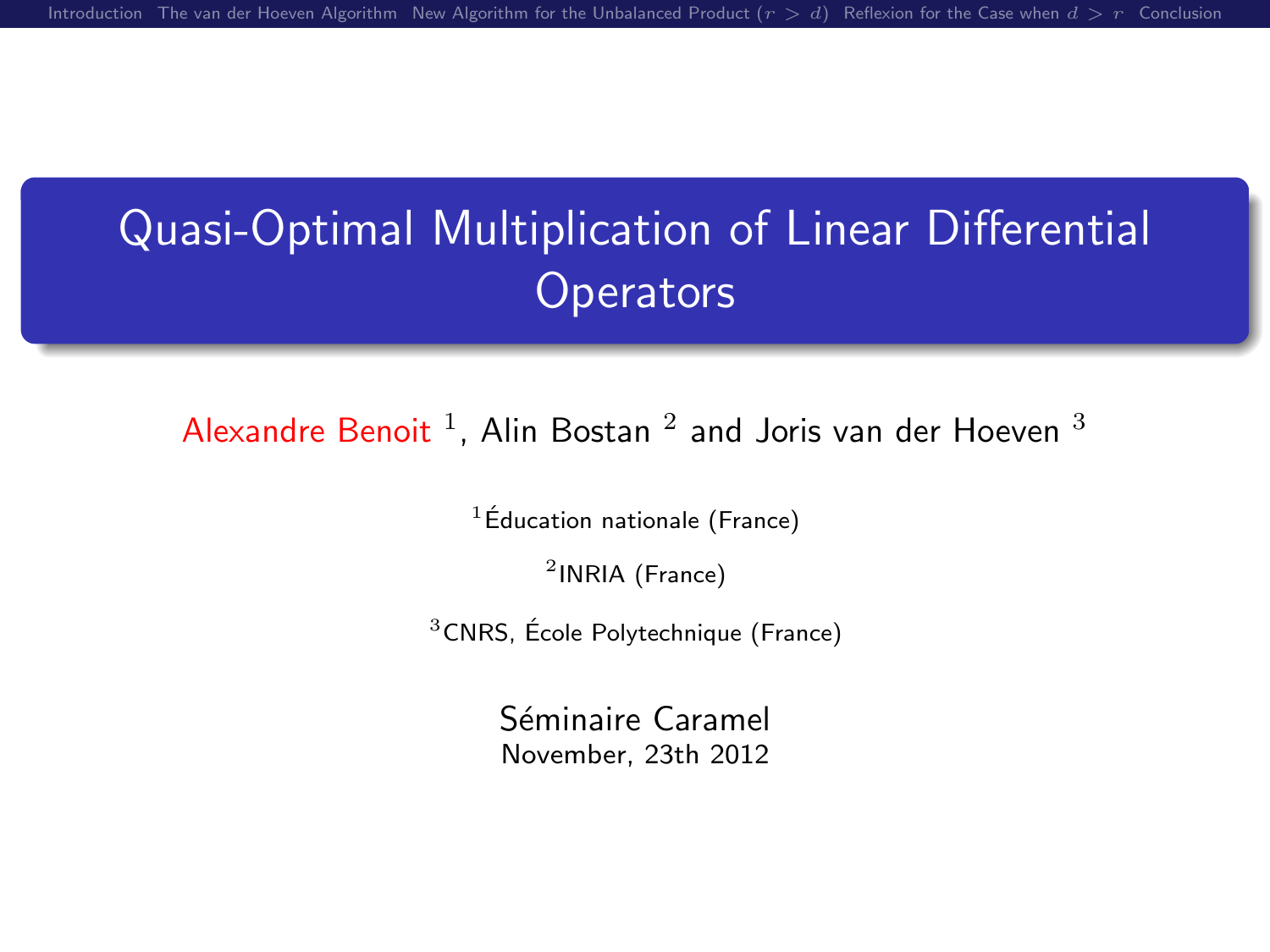[Introduction](#page-1-0) [The van der Hoeven Algorithm](#page-11-0) New Algorithm for the Unbalanced Product  $(r > d)$  [Reflexion for the Case when](#page-39-0)  $d > r$  [Conclusion](#page-47-0)

# <span id="page-1-0"></span>I [Introduction](#page-1-0)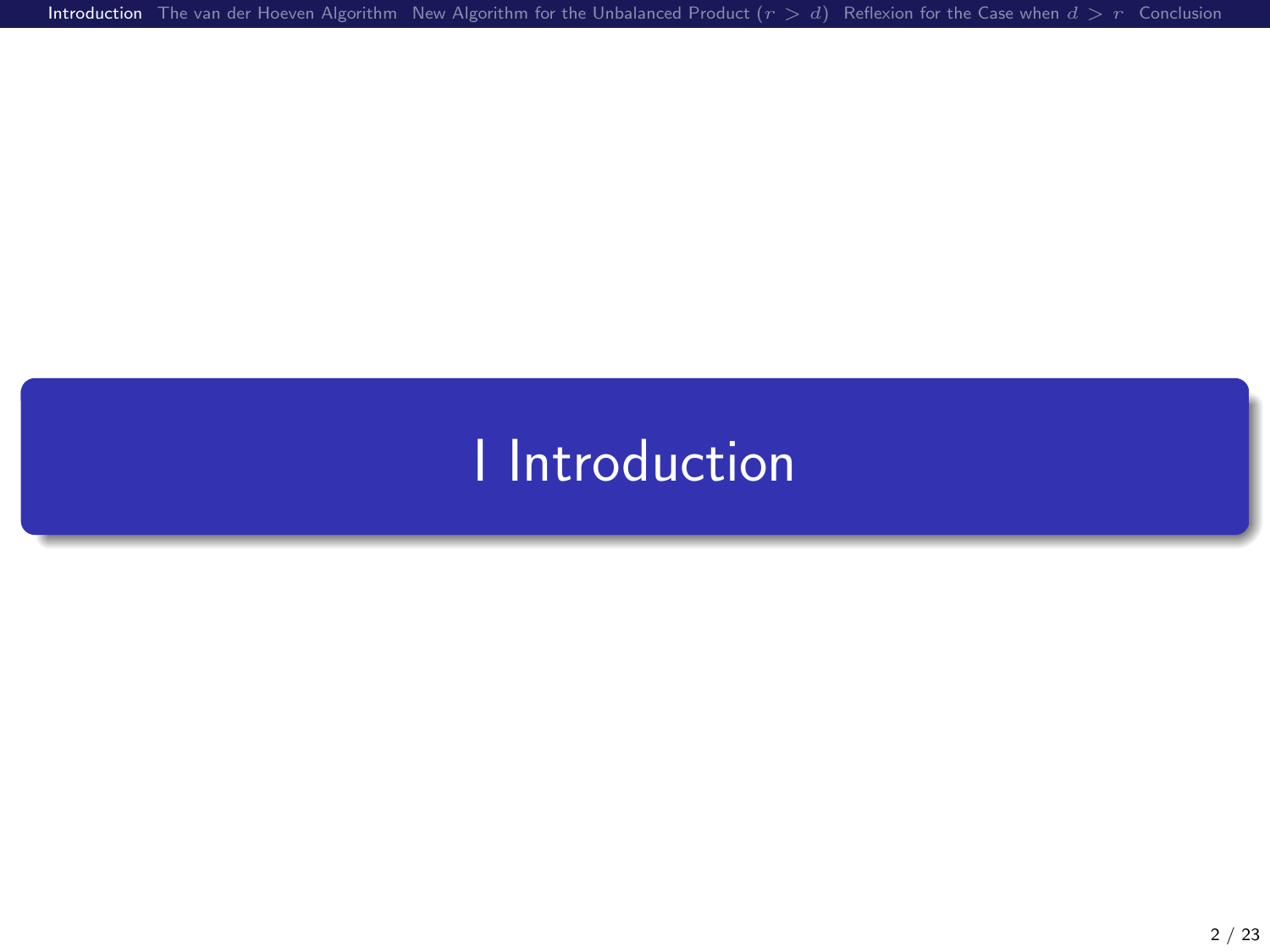### Product of Linear Differential Operators

L and K: linear differential operators with polynomial coefficients in  $\mathbb{K}[x]\langle\partial\rangle$ . The product  $KL$  is given by the relation of composition

$$
\forall f \in \mathbb{K}[x], \qquad KL \cdot f = K \cdot (L \cdot f).
$$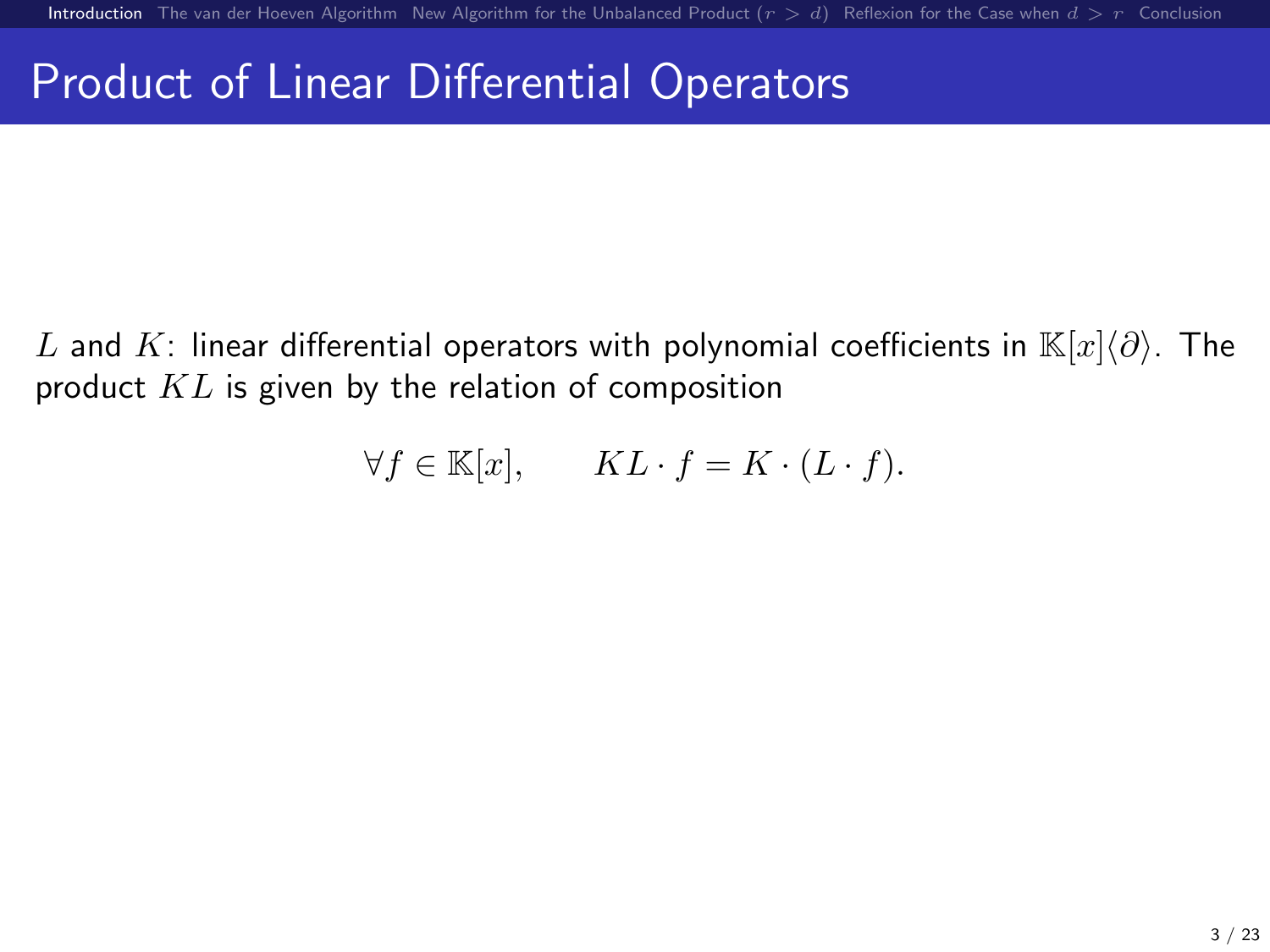### Product of Linear Differential Operators

L and K: linear differential operators with polynomial coefficients in  $\mathbb{K}[x]\langle\partial\rangle$ . The product  $KL$  is given by the relation of composition

$$
\forall f \in \mathbb{K}[x], \qquad KL \cdot f = K \cdot (L \cdot f).
$$

The commutation of this product is given by the Leibniz rule:

$$
\partial x = x\partial + 1.
$$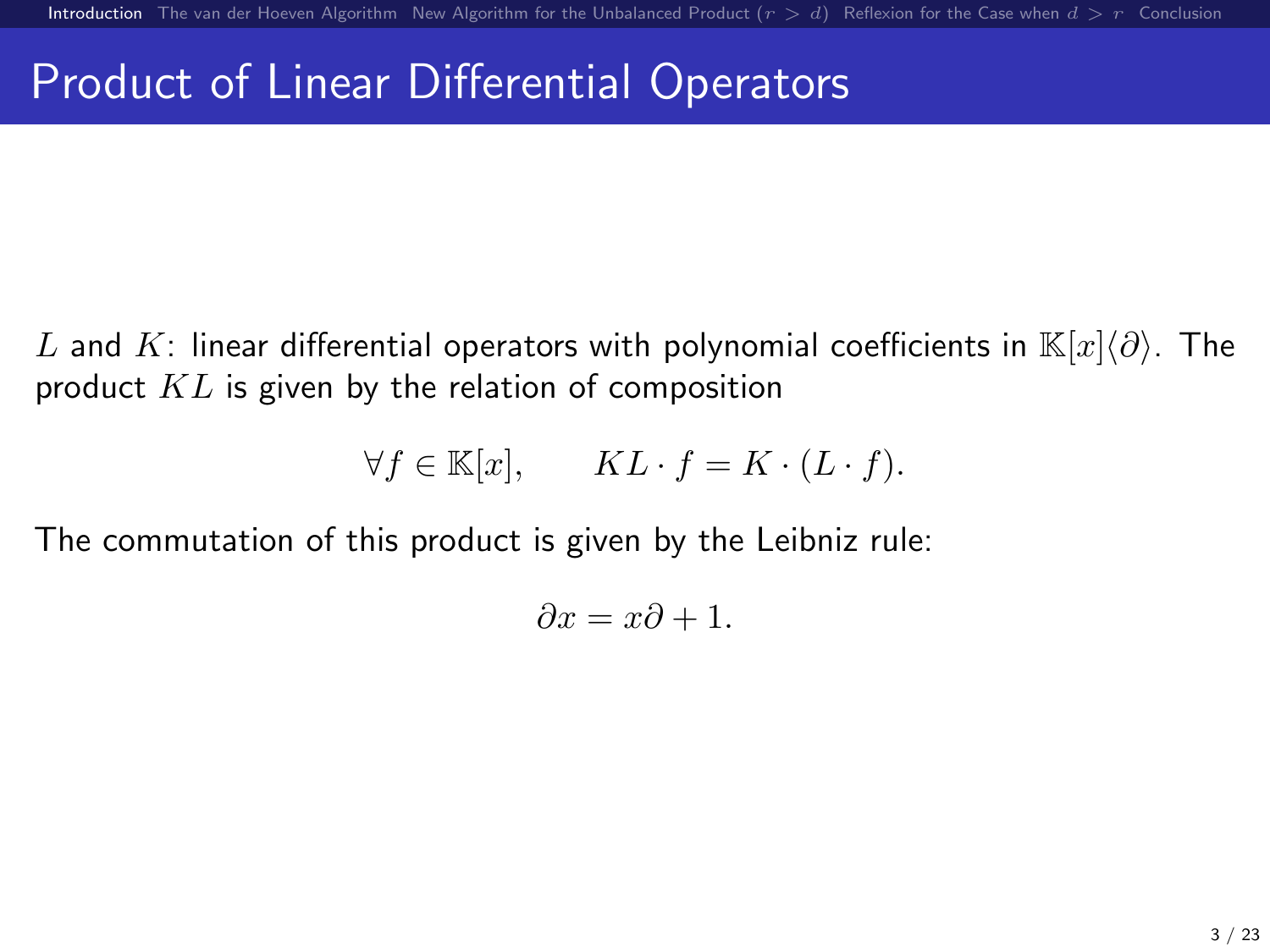### Complexity of the Product of Linear Differential Operators

The product of differential operator is a complexity yardstick.

The complexity of more involved, higher-level, operations on linear differential operators can be reduced to that of multiplication:

- LCLM, GCRD (van der Hoeven 2011)
- Hadamard product
- o other closure properties for differential operators ...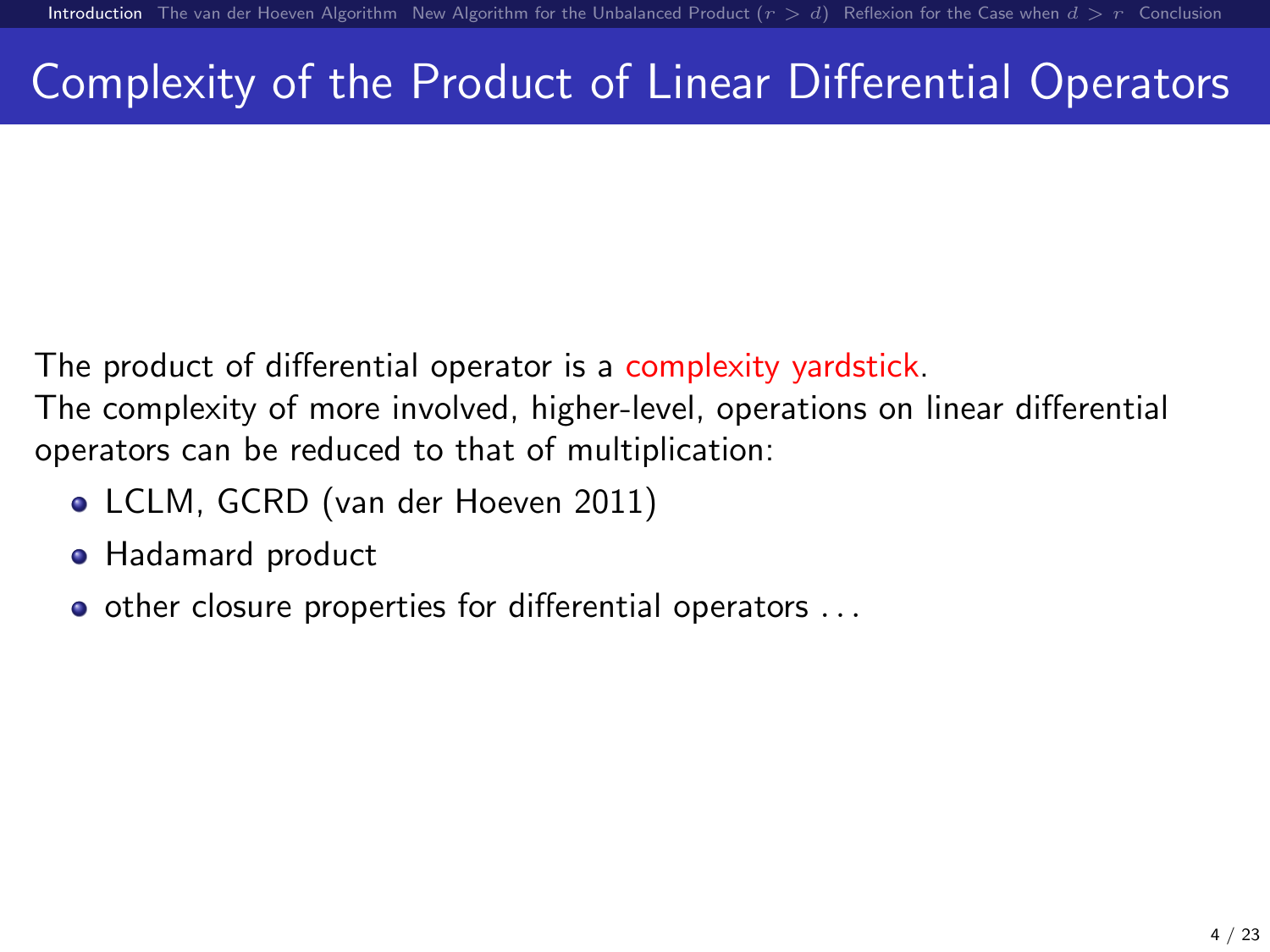### Previous complexity results

- Product of operators in  $\mathbb{K}[x]\langle\partial\rangle$  of orders  $\langle r \rangle$  with polynomial coefficients of degrees  $d$  (i.e bidegrees less than  $(d,r)$ ):
	- Naive algorithm:  $\mathcal{O}(d^2r^2\min(d,r))$  ops
	- $\bullet$  Takayama algorithm:  $\mathcal{O}(dr \min(d,r))$  ops
	- Van der Hoeven algorithm (2002):  $\mathcal{O}((d+r)^\omega)$  ops using evaluations and interpolations.

 $\omega$  is a feasible exponent for matrix multiplication  $(2 \leq \omega \leq 3)$ 

 $O$  indicates that polylogarithmic factors are neglected.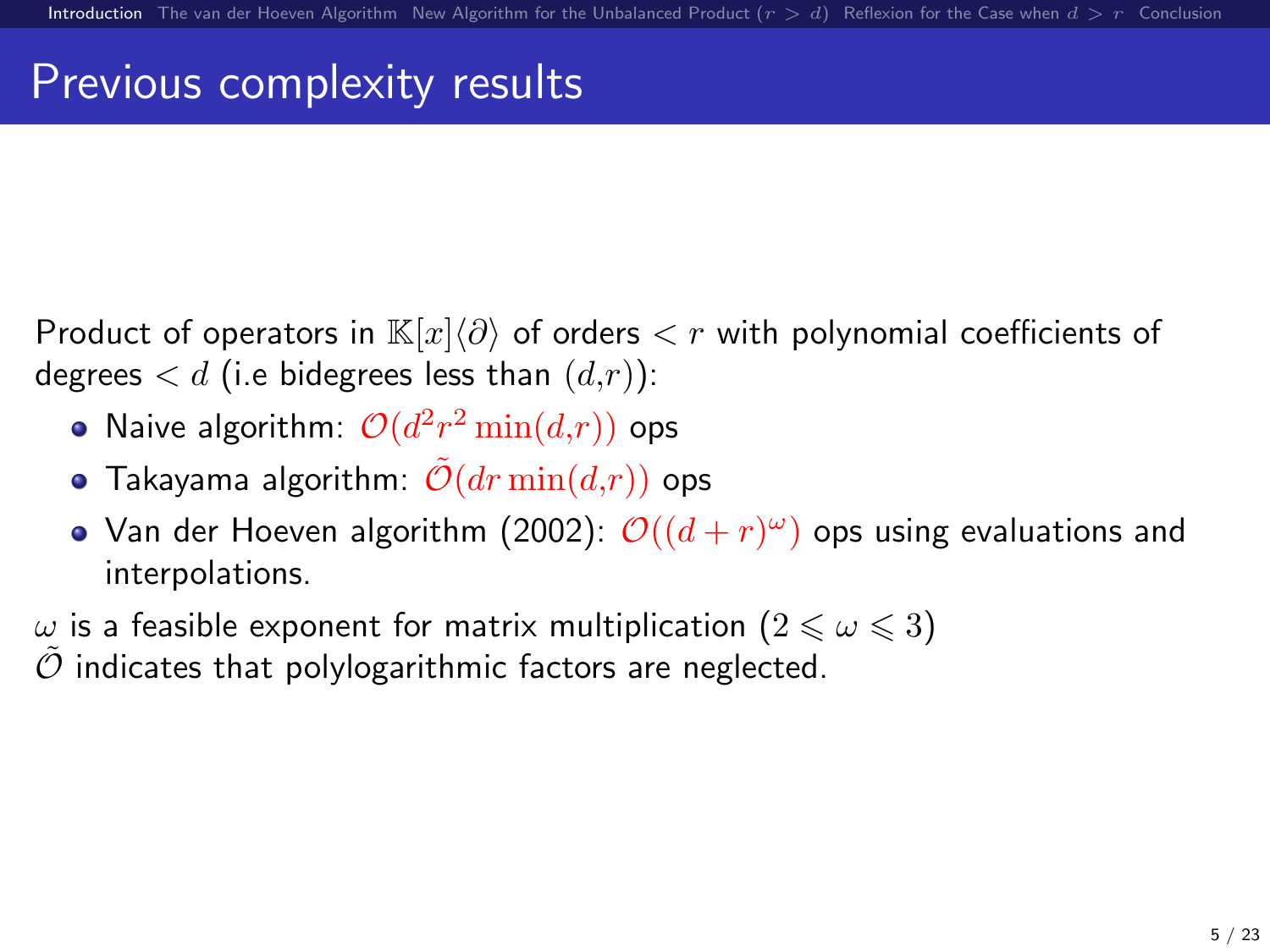### Complexities for Unballanced Product

### van der Hoeven  $2011 +$  bound given by Bostan et al (ISSAC 2012)

Fast algorithms for LCLM or GCRD for operators of bidegrees less than  $(r,r)$  can be reduced to the multiplication of operators with polynomial coefficients of bidegrees  $(r^2,r)$ .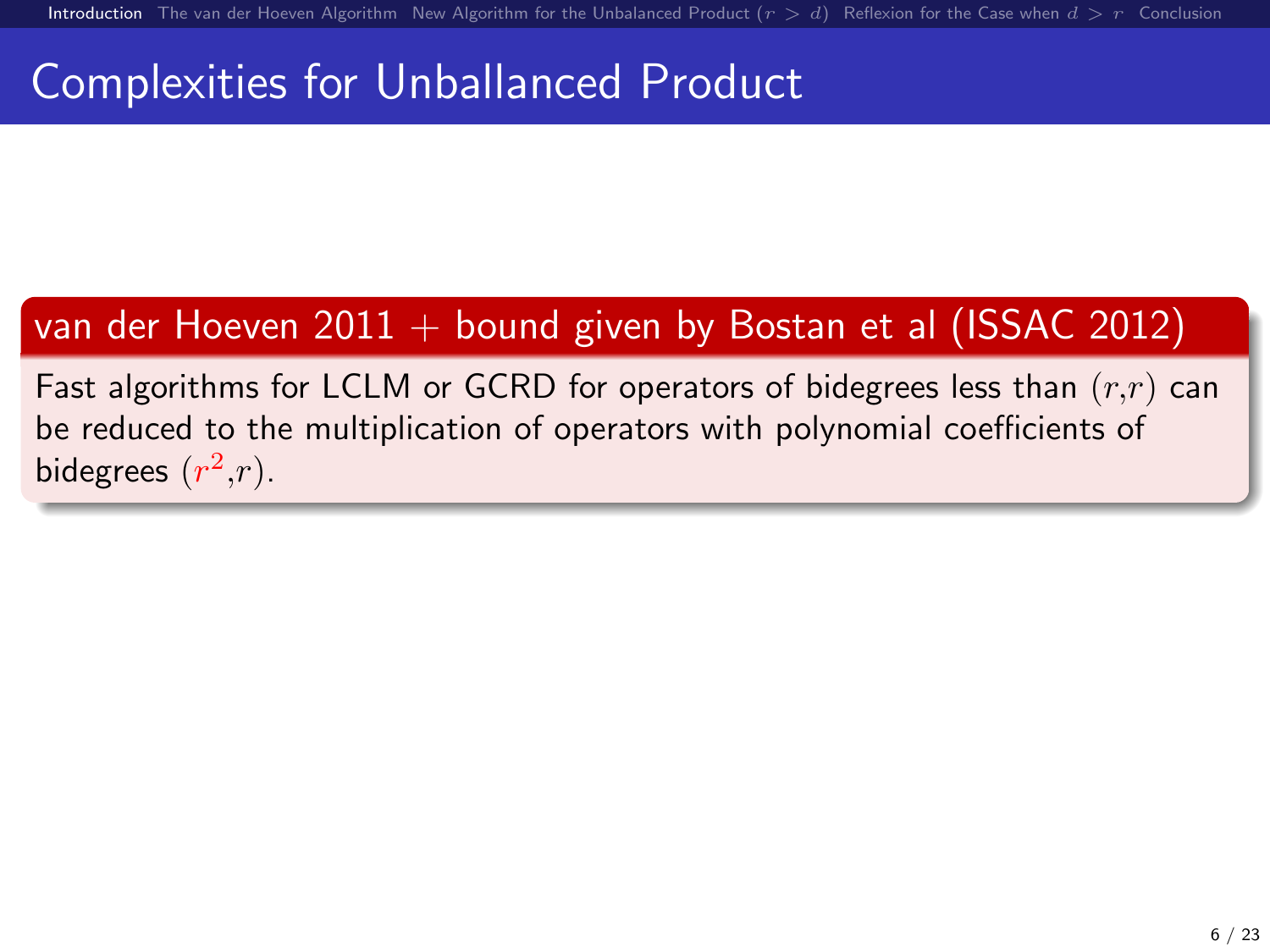### Complexities for Unballanced Product

### van der Hoeven  $2011 +$  bound given by Bostan et al (ISSAC 2012)

Fast algorithms for LCLM or GCRD for operators of bidegrees less than  $(r,r)$  can be reduced to the multiplication of operators with polynomial coefficients of bidegrees  $(r^2,r)$ .

Product of operators of bidegrees less than  $(r^2,r)$ 

- Naive algorithm:  $\mathcal{O}(r^7)$  ops
- Takayama algorithm:  $\tilde{\mathcal{O}}(r^4)$  ops
- Van der Hoeven algorithm:  $\mathcal{O}(r^{2\omega})$  ops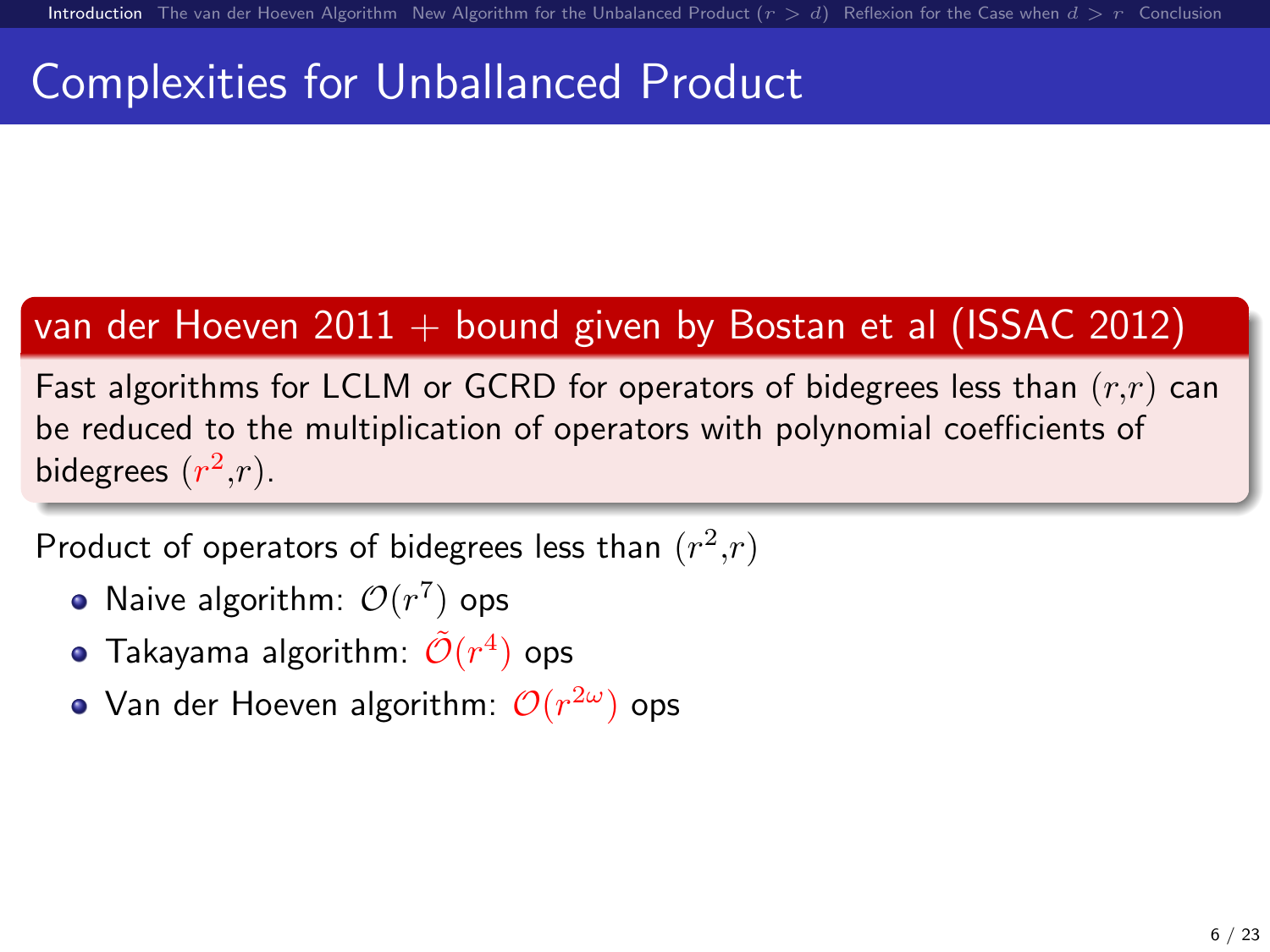### Contributions: New Algorithm for Unbalanced Product

New algorithm $^1$  for the product of operators in  $\mathbb{K}[x]\langle\partial\rangle$  of bidegree less than  $(d,r)$ in

 $\tilde{\mathcal{O}}(dr \min(d,r)^{\omega-2}).$ 



[BenoitBostanvanderHoeven, 2012] B. and Bostan and van der Hoeven. Quasi-Optimal Multiplication of Linear Differential Operators, FOCS 2012.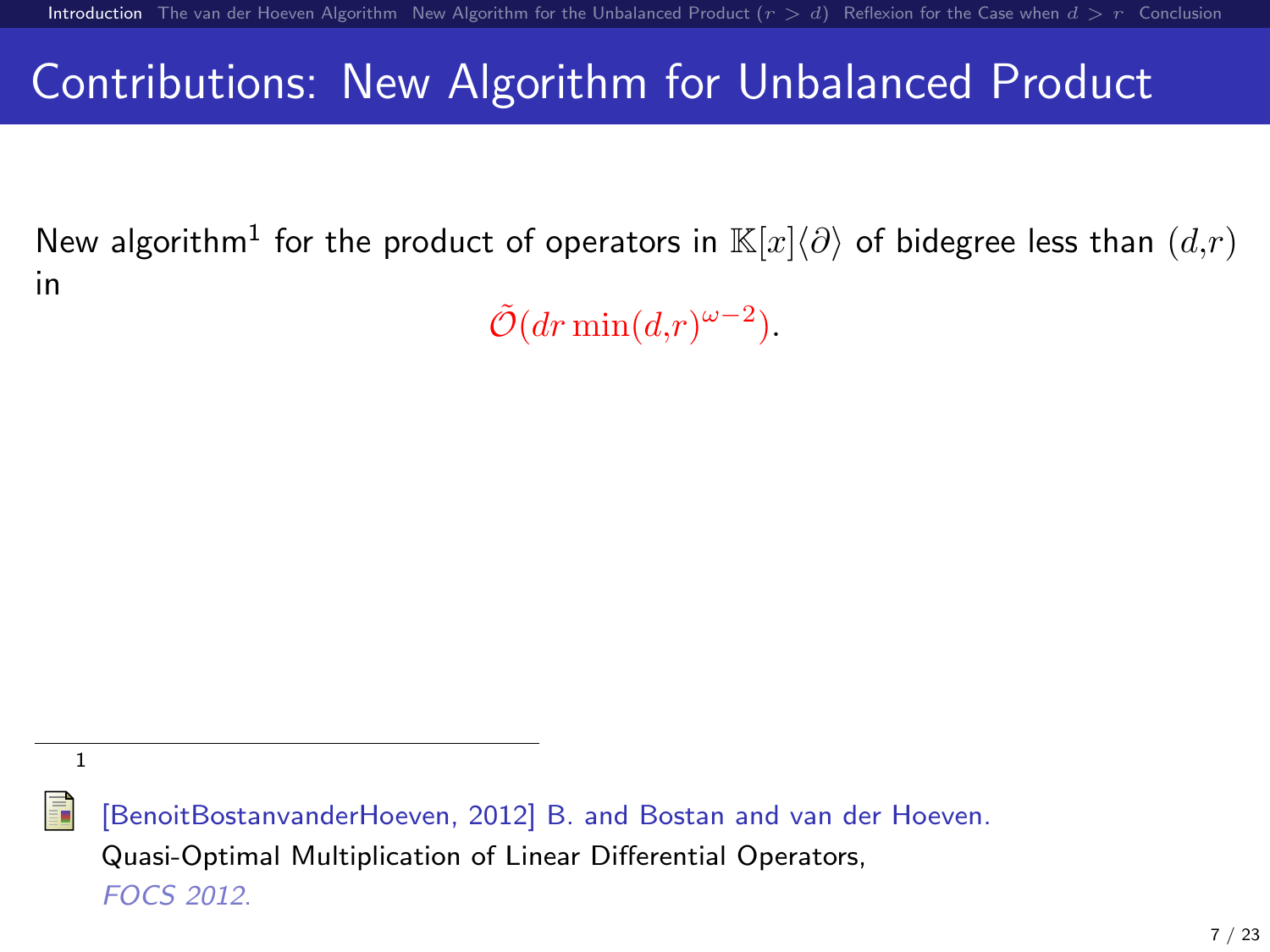### Contributions: New Algorithm for Unbalanced Product

New algorithm $^1$  for the product of operators in  $\mathbb{K}[x]\langle\partial\rangle$  of bidegree less than  $(d,r)$ in

 $\tilde{\mathcal{O}}(dr \min(d,r)^{\omega-2}).$ 

In the important case  $d\geqslant r,$  this complexity reads  $\tilde{\mathcal{O}}(dr^{\omega-1}).$ In particular, if  $d = r^2$  the complexity becomes

 $\tilde{\mathcal{O}}(r^{\omega+1})$  (instead of  $\tilde{\mathcal{O}}(r^4)$ ).

1

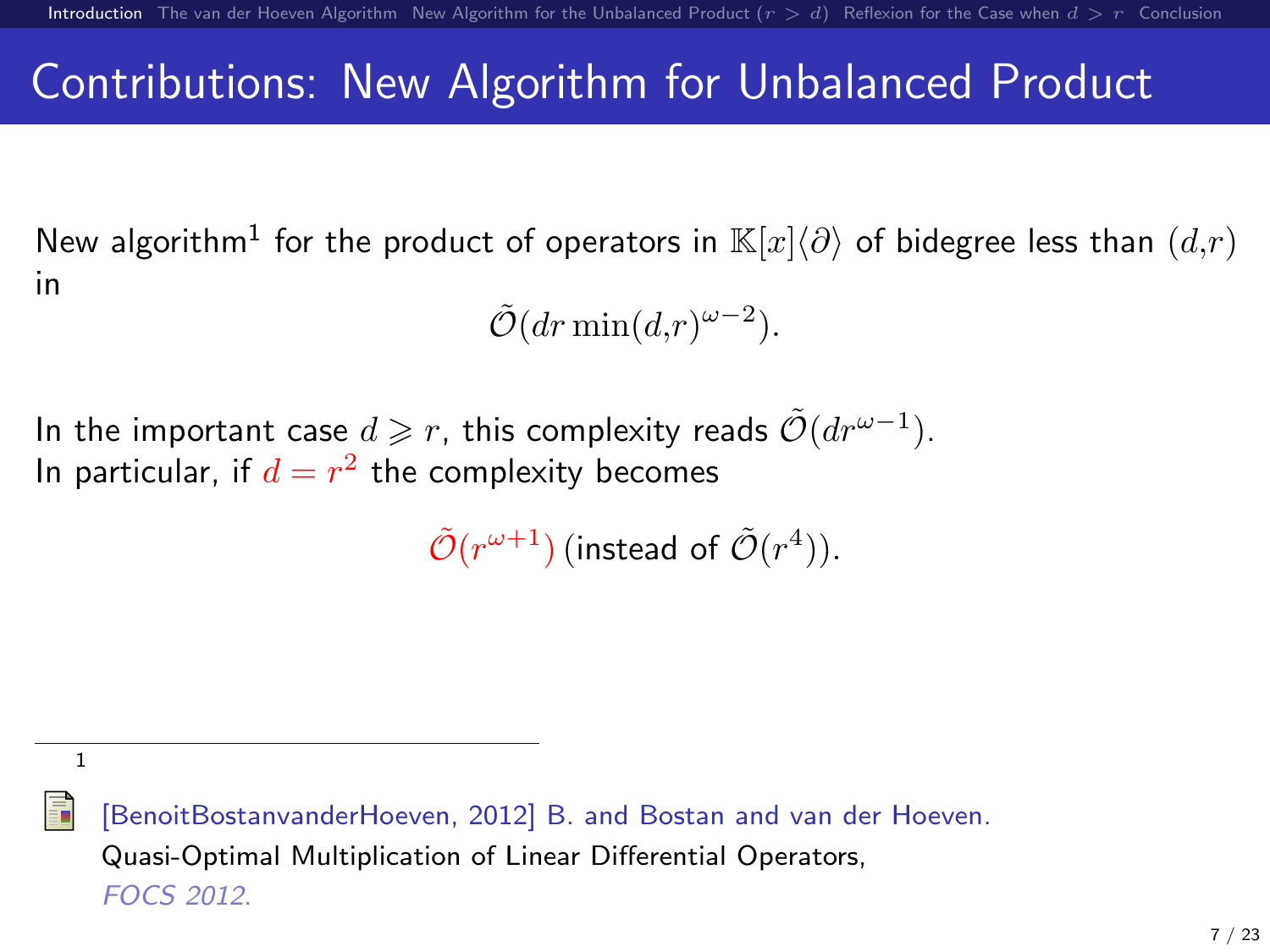## Outline of the proof

### Main ideas

- Use an evaluation-interpolation strategy on the point  $x^i\exp(\alpha x)$
- Use fast algorithm for performing Hermite interpolation
- $(d, r) \xleftarrow{\text{reflection}} (r, d)$  allows us to assume that  $r \geq d$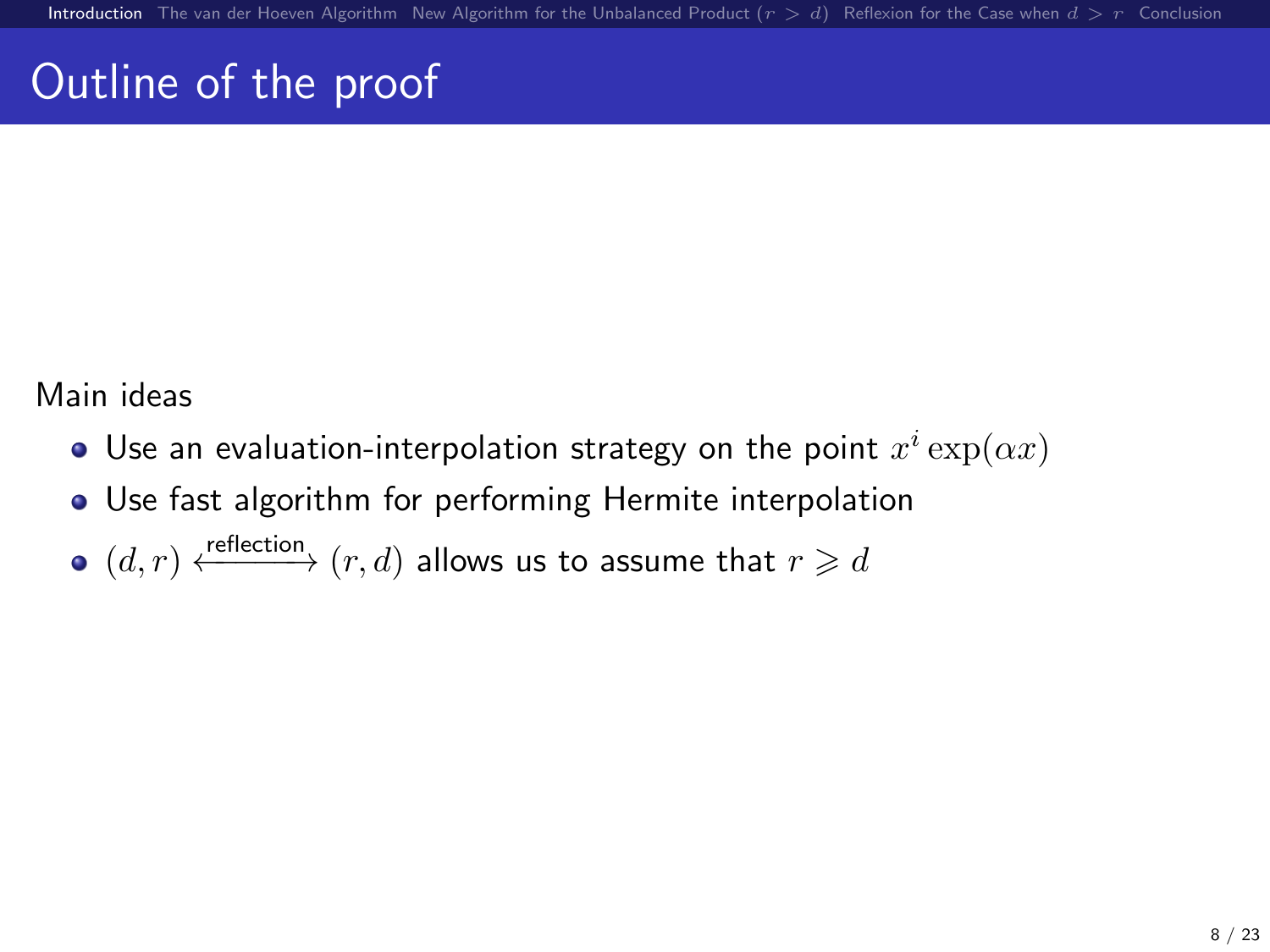[Introduction](#page-1-0) [The van der Hoeven Algorithm](#page-11-0) New Algorithm for the Unbalanced Product  $(r > d)$  [Reflexion for the Case when](#page-39-0)  $d > r$  [Conclusion](#page-47-0)

# <span id="page-11-0"></span>II [The van der Hoeven Algorithm](#page-11-0)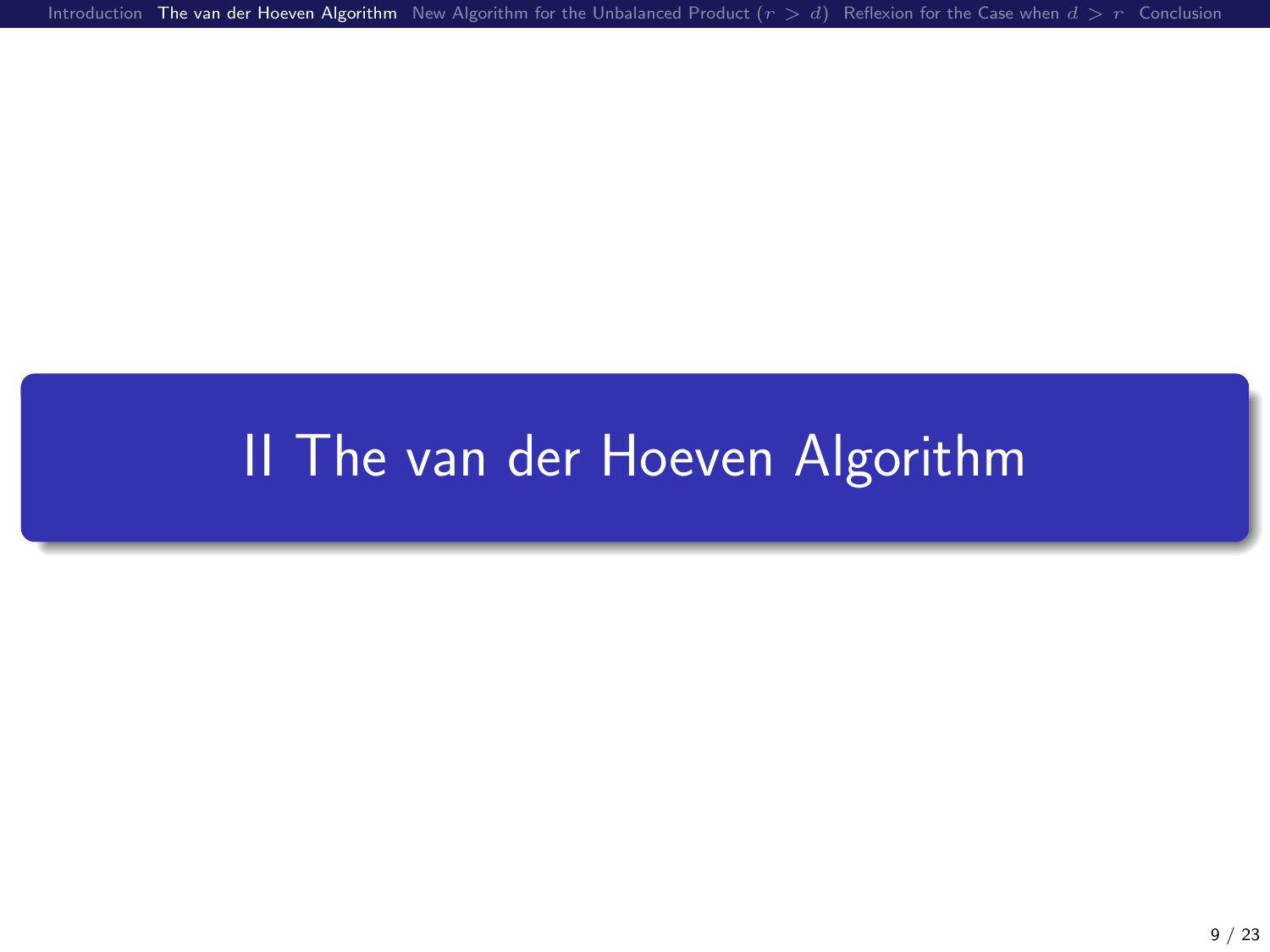### Skew Product: a Linear Algebra Problem

Recall : L is an operator of bidegree less than  $(d,r)$  $L(x^{\ell}) \in \mathbb{K}[x]_{d+\ell-1}.$  $L(x^\ell)_i$  is defined by :

$$
L(x^{\ell}) = L(x^{\ell})_0 + L(x^{\ell})_1 x + \dots + L(x^{\ell})_{d+\ell-1} x^{d+\ell-1}
$$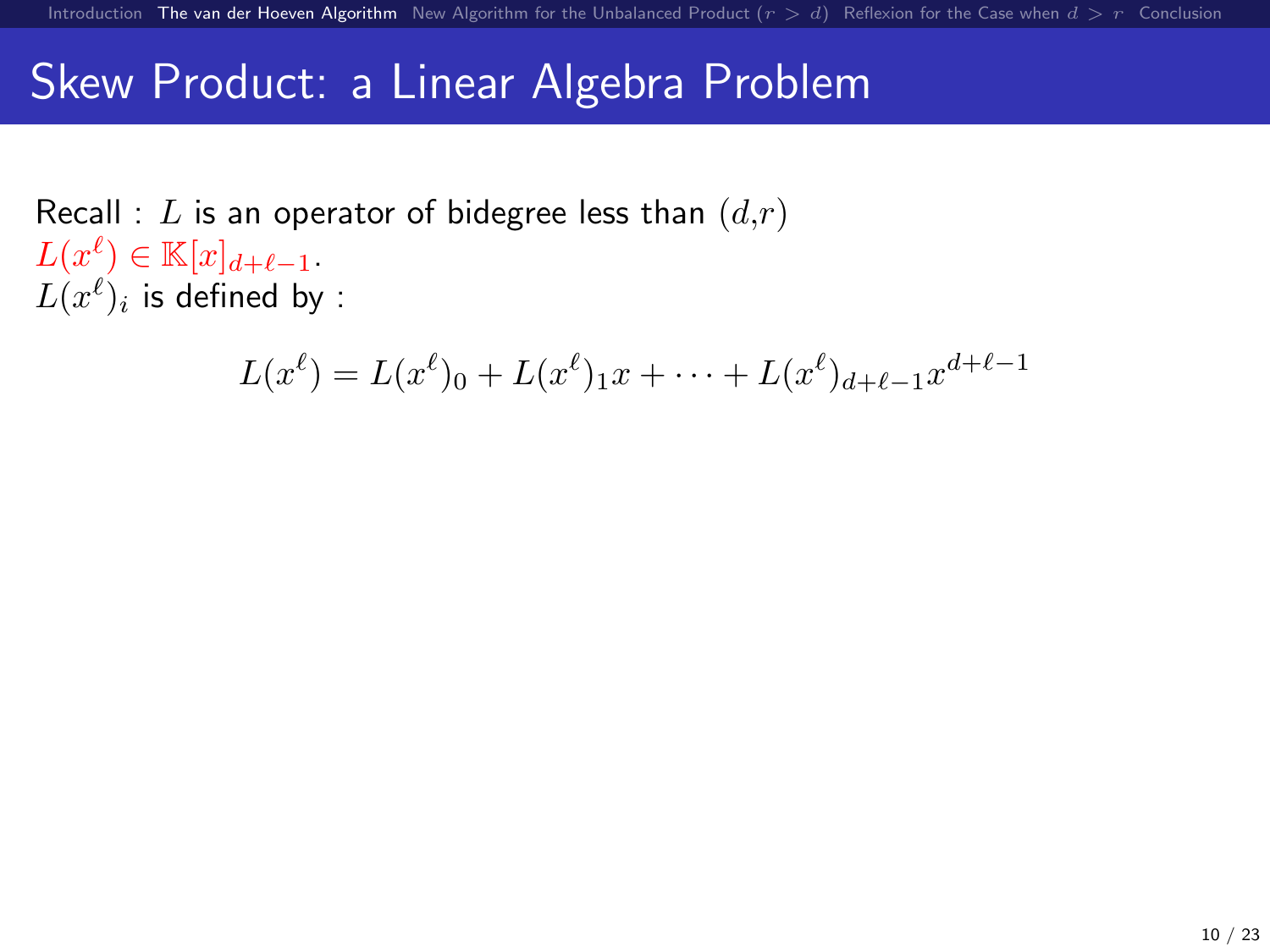### Skew Product: a Linear Algebra Problem

Recall : L is an operator of bidegree less than  $(d,r)$  $L(x^{\ell}) \in \mathbb{K}[x]_{d+\ell-1}.$  $L(x^\ell)_i$  is defined by :

$$
L(x^{\ell}) = L(x^{\ell})_0 + L(x^{\ell})_1 x + \dots + L(x^{\ell})_{d+\ell-1} x^{d+\ell-1}
$$

We define :

$$
\Phi_L^{k+d,k} = \begin{pmatrix} L(1)_0 & \cdots & L(x^{k-1})_0 \\ \vdots & & \vdots \\ L(1)_{k+d-1} & \cdots & L(x^{k-1})_{k+d-1} \end{pmatrix} \in \mathbb{K}^{(k+d)\times k}
$$

we clearly have

$$
\Phi_{KL}^{k+2d,k}=\Phi_K^{k+2d,k+d}\Phi_L^{k+d,k},\quad \text{for all }k\geqslant 0.
$$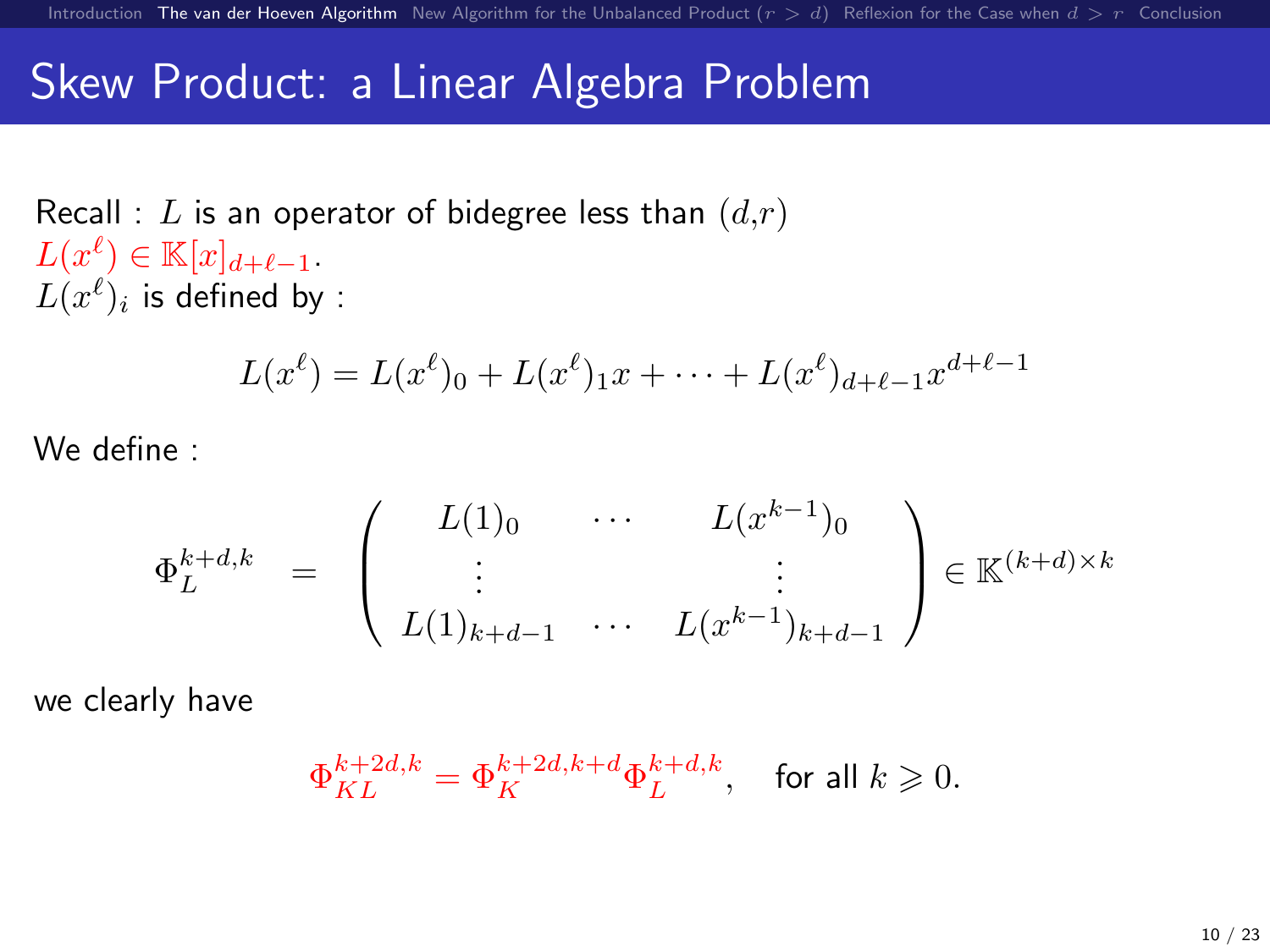## Study of  $\underline{\Phi}_L$

We denote 
$$
L = l_0(\partial) + xl_1(\partial) + \cdots + x^{d-1}l_{d-1}(\partial) \ (l_i \in \mathbb{K}[\partial]_r)
$$

$$
\Phi_L^{k+d,k} := \begin{pmatrix} l_0(0) & l'_0(0) & \cdots & l_0^{(k-1)}(0) \\ l_1(0) & (l'_1 + l_0)(0) & & & \\ \vdots & \vdots & \ddots & \vdots & \vdots \\ l_{d-1}(0) & (l'_{d-1} + l_{d-2})(0) & & & \\ 0 & l_{d-1}(0) & & & & \\ \vdots & 0 & \cdots & 0 & l_{d-1}(0) \end{pmatrix}
$$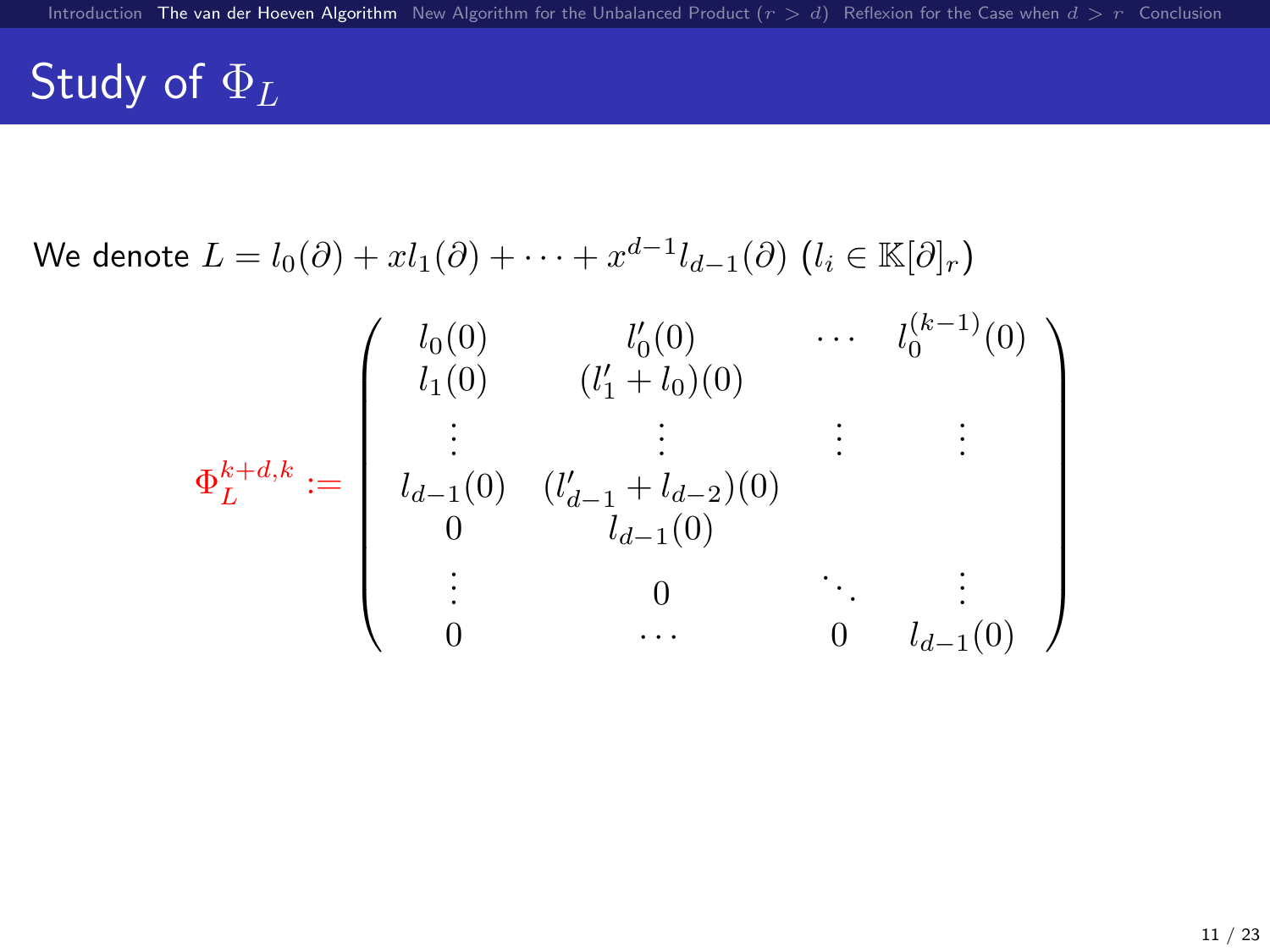### Study of  $\Phi_L$

We denote 
$$
L = l_0(\partial) + xl_1(\partial) + \cdots + x^{d-1}l_{d-1}(\partial) \ (l_i \in \mathbb{K}[\partial]_r)
$$

|                     | $l_0(0)$ | $l'_{0}(0)$                            | $\ldots$ . | $l_0^{(k-1)}(0)$ |
|---------------------|----------|----------------------------------------|------------|------------------|
|                     | $l_1(0)$ | $(l'_1 + l_0)(0)$                      |            |                  |
|                     |          |                                        |            |                  |
| $\Phi^{k+d,k}_L :=$ |          | $l_{d-1}(0)$ $(l'_{d-1} + l_{d-2})(0)$ |            |                  |
|                     |          | $l_{d-1}(0)$                           |            |                  |
|                     |          |                                        |            |                  |
|                     |          |                                        |            | $l_{d-1}(0)$     |

If  $L$  is an operator of bidegree  $(r,d)$ , we can compute  $L$  from  $\Phi_L^{r+d,r}$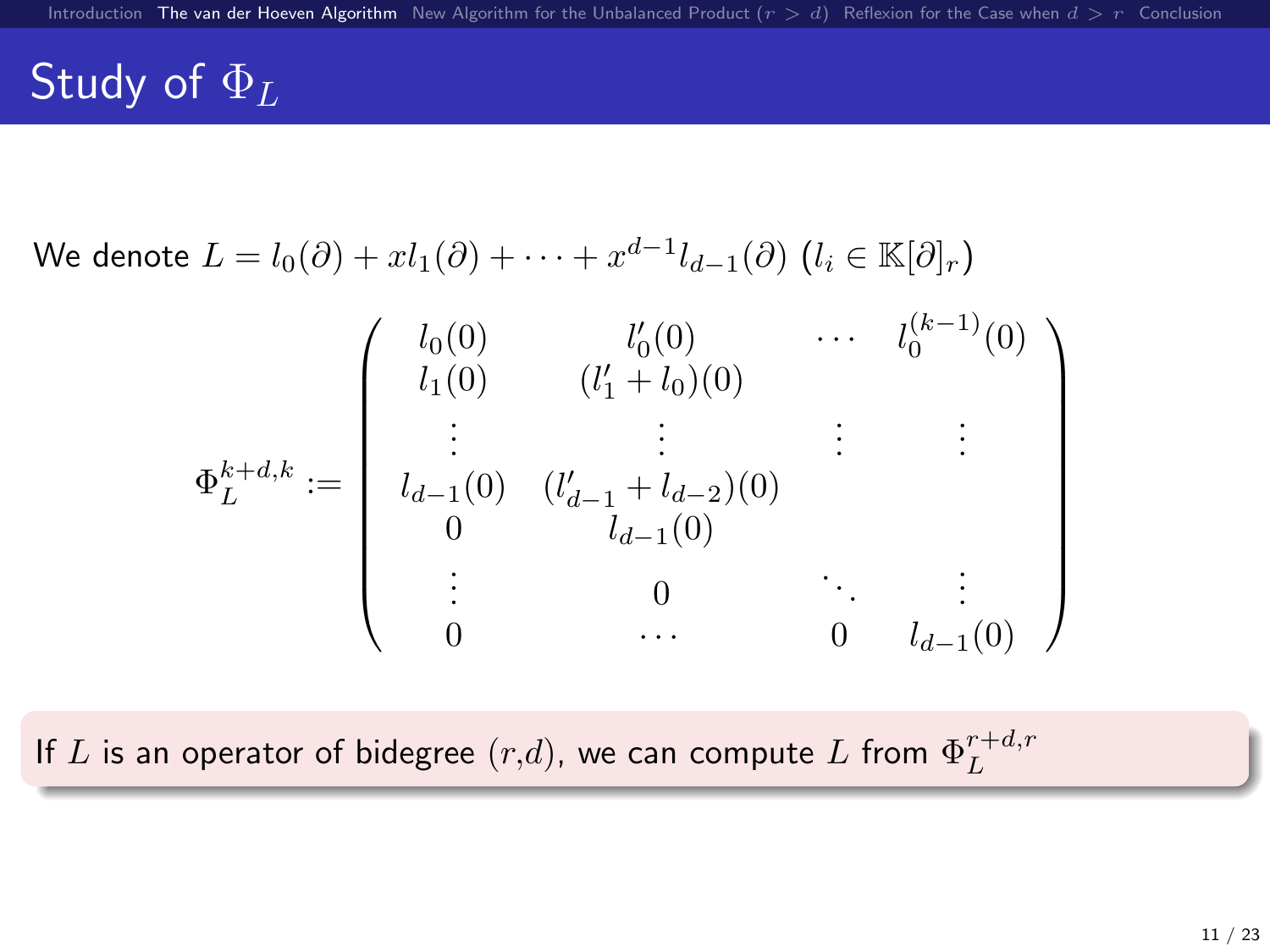### Algorithm Using Evaluations-Interpolation

 $KL$  is an operator of bidegree less than  $(2d,2r)$ . Then the operator  $KL$  can be recovered from the matrix

 $\Phi_{KL}^{2r+2d,2r}$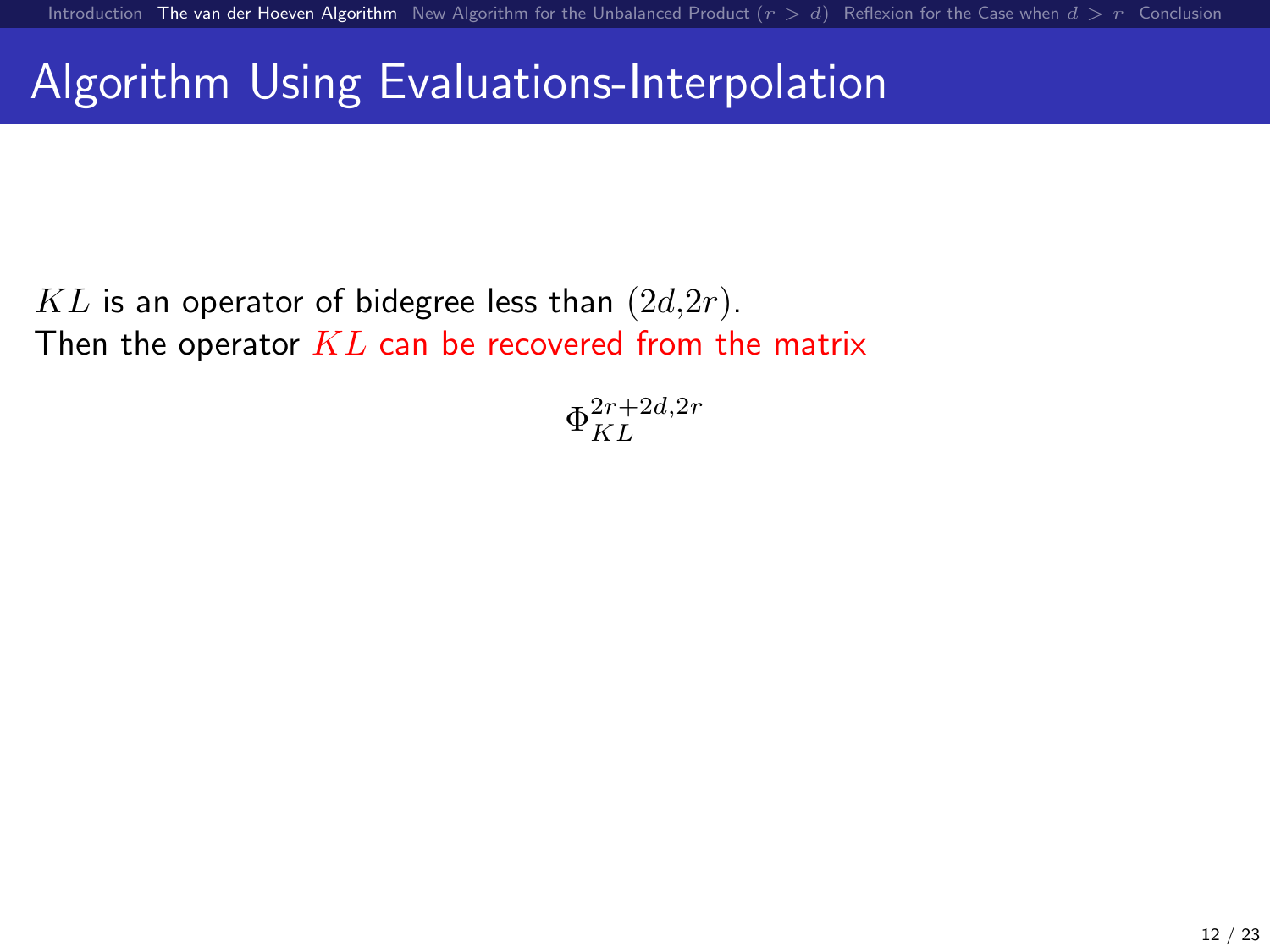### Algorithm Using Evaluations-Interpolation

 $KL$  is an operator of bidegree less than  $(2d,2r)$ . Then the operator  $KL$  can be recovered from the matrix

$$
\Phi_{KL}^{2r+2d,2r}
$$

We deduce an algorithm to compute  $KL$ .

- $\bullet$  (Evaluation) Computation of  $\Phi^{2r+2d,2r+d}_K$  and of  $\Phi^{2r+d,2r}_L$  from  $K$  and  $L.$
- <sup>2</sup> (Inner multiplication) Computation of the matrix product.
- $\bullet$  (Interpolation) Recovery of  $KL$  from  $\Phi_{KL}^{2r+2d,2r}.$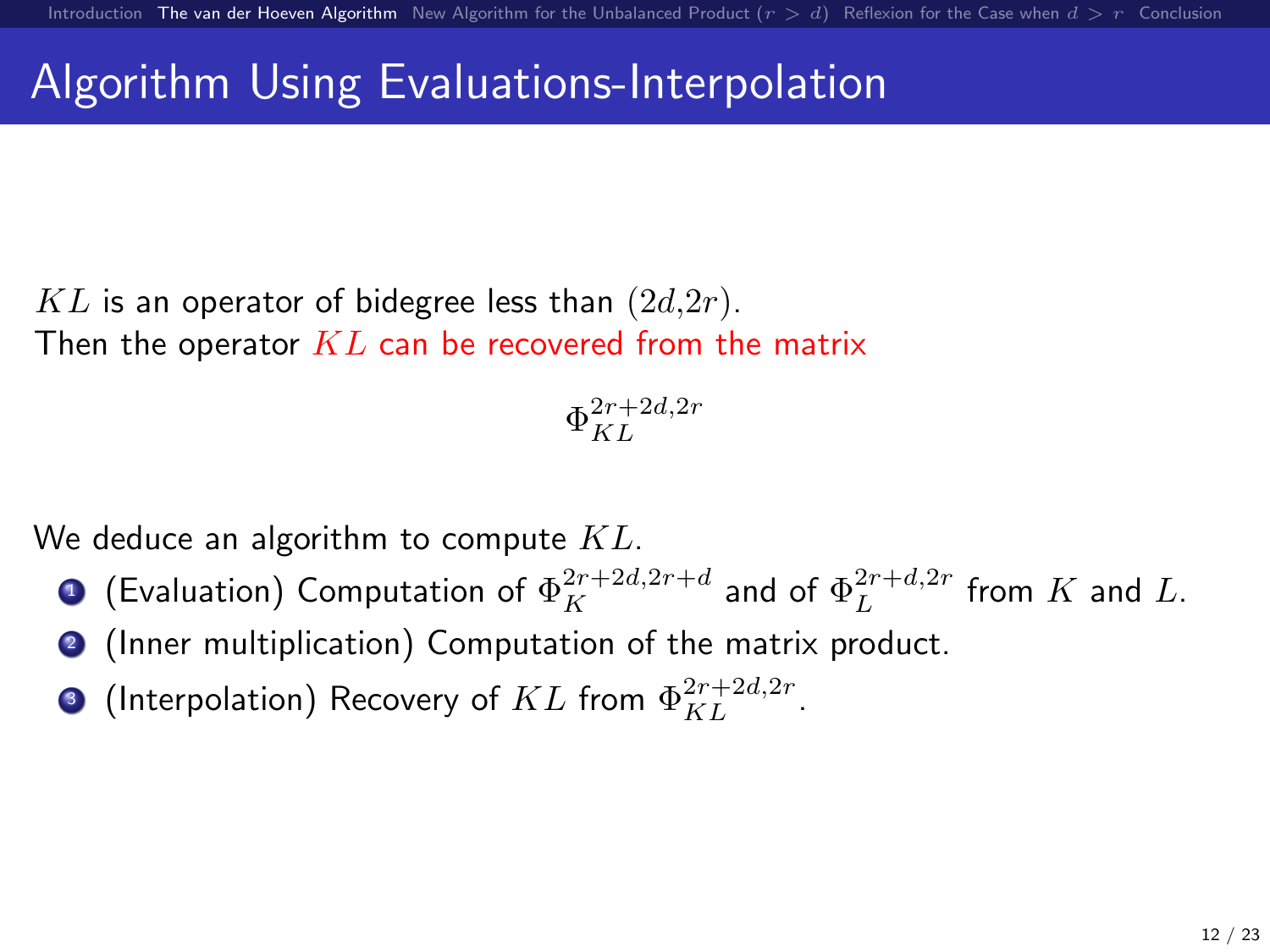### Algorithm Using Evaluations-Interpolation

 $KL$  is an operator of bidegree less than  $(2d,2r)$ . Then the operator  $KL$  can be recovered from the matrix

$$
\Phi_{KL}^{2r+2d,2r}
$$

We deduce an algorithm to compute  $KL$ .

- $\bullet$  (Evaluation) Computation of  $\Phi^{2r+2d,2r+d}_K$  and of  $\Phi^{2r+d,2r}_L$  from  $K$  and  $L.$
- **2** (Inner multiplication) Computation of the matrix product.  $\mathcal{O}((d+r)^\omega)$  ops
- $\bullet$  (Interpolation) Recovery of  $KL$  from  $\Phi_{KL}^{2r+2d,2r}.$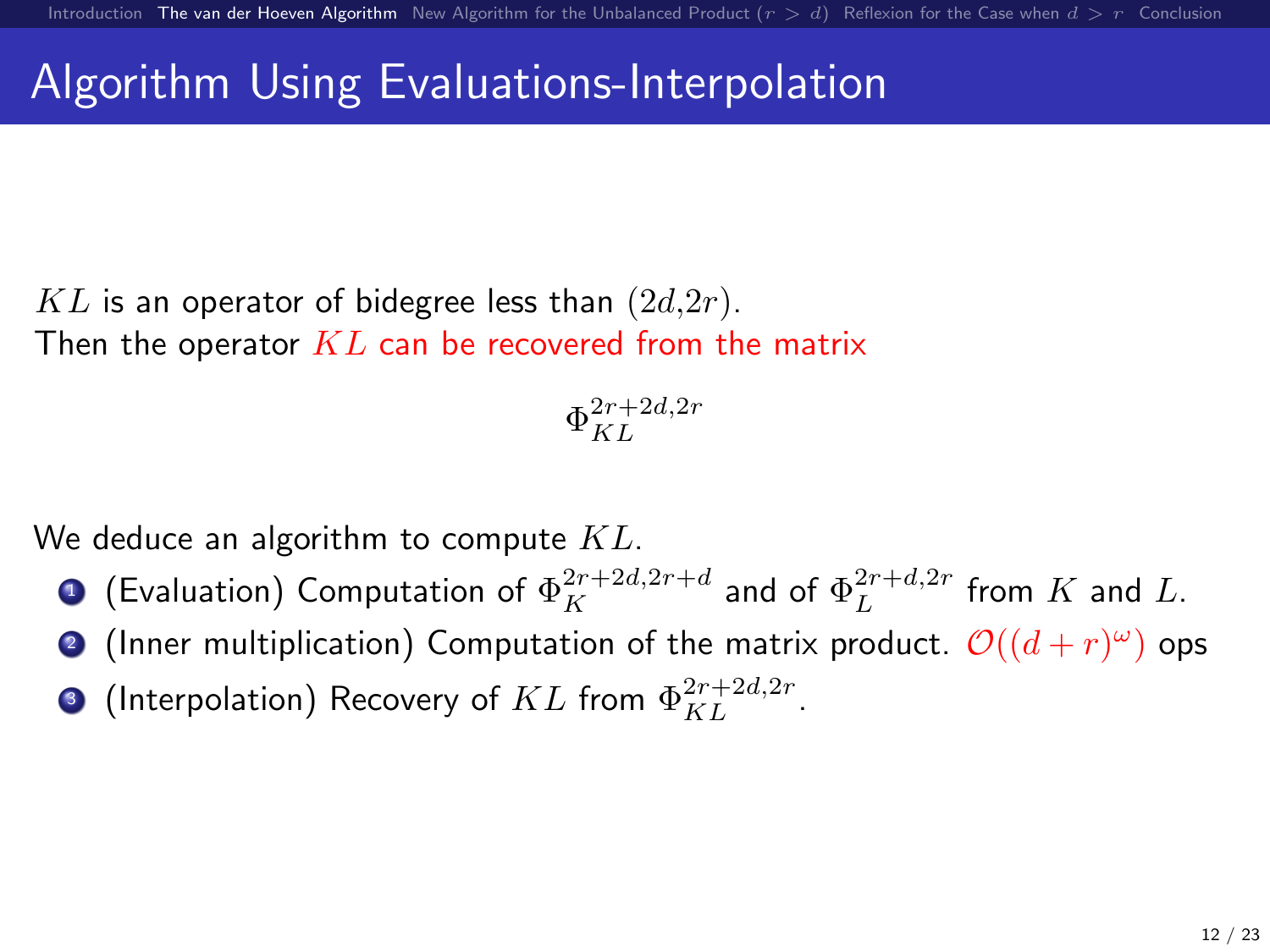### Fast Evaluation and Interpolation

A remark from Bostan, Chyzak and Le Roux (ISSAC 2008)

$$
\begin{pmatrix}\n & l_0 & l_1 & \cdots & l_d \\
 & l_0' & l_0 + l_1' & \cdots & l_d' + l_{d-1} & l_d \\
 & \ddots & & & & \vdots \\
l_0^{(\ell-1)} & \cdots & & & & \cdots & l_d\n\end{pmatrix}
$$
\n
$$
= \begin{pmatrix}\n1 & 0 & & & 0 \\
1 & 1 & 0 & & 0 \\
1 & 2 & 1 & 0 & & 0 \\
1 & 3 & 3 & 1 & 0 & 0 \\
\vdots & & & & \ddots & \vdots \\
1 & & & & & \ddots\n\end{pmatrix}\n\begin{pmatrix}\n0 & \cdots & 0 & l_0 & l_1 & \cdots & l_d \\
\vdots & 0 & l_0' & l_1' & \cdots & l_d' & 0 \\
0 & \cdots & & & & \vdots & 0 & \vdots \\
l_0^{(\ell-1)} & l_1^{(\ell-1)} & \cdots & l_d^{(\ell-1)} & 0 & \vdots & 0\n\end{pmatrix}
$$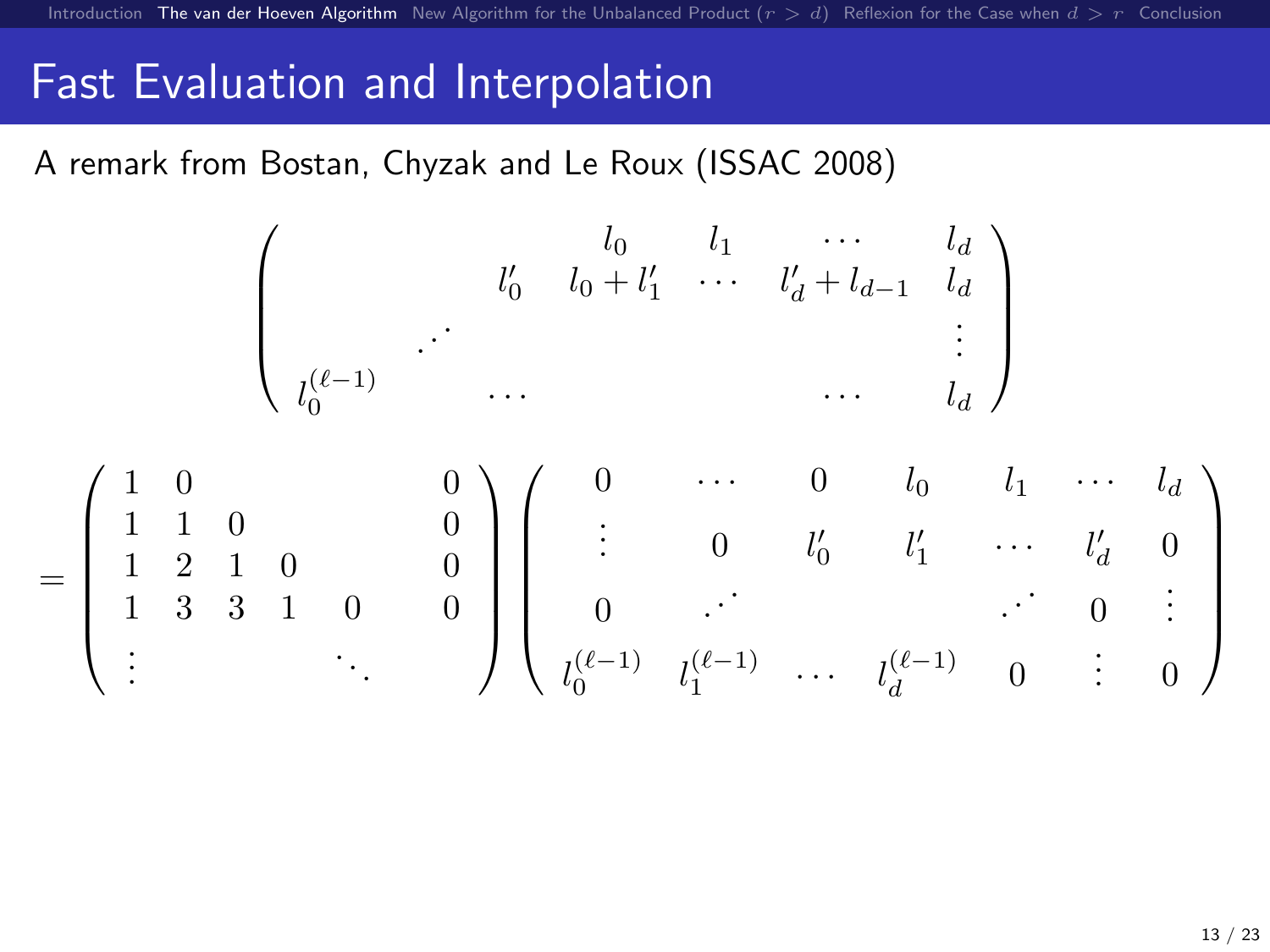### Fast Evaluation and Interpolation

A remark from Bostan, Chyzak and Le Roux (ISSAC 2008)

$$
\begin{pmatrix}\n & l_0 & l_1 & \cdots & l_d \\
 & l'_0 & l_0 + l'_1 & \cdots & l'_d + l_{d-1} & l_d \\
 & & & & & \vdots \\
l_0^{(\ell-1)} & \cdots & & & & \cdots & l_d\n\end{pmatrix}
$$
\n
$$
= \begin{pmatrix}\n1 & 0 & & & 0 \\
1 & 1 & 0 & & 0 \\
1 & 2 & 1 & 0 & & 0 \\
1 & 3 & 3 & 1 & 0 & 0 \\
\vdots & & & & \ddots & \vdots \\
1 & & & & & \ddots\n\end{pmatrix}\n\begin{pmatrix}\n0 & \cdots & 0 & l_0 & l_1 & \cdots & l_d \\
\vdots & & & 0 & l'_0 & l'_1 & \cdots & l'_d & 0 \\
0 & \cdots & & & & \ddots & 0 & \vdots \\
l_0^{(\ell-1)} & l_1^{(\ell-1)} & \cdots & l_d^{(\ell-1)} & 0 & \vdots & 0\n\end{pmatrix}
$$

Applications:

Computation of  $\Phi_L^{r+d,r}$  from  $L$  in  $\mathcal{O}((r+d)^\omega)$  (in  $\tilde{\mathcal{O}}(rd)$  using structured matrices)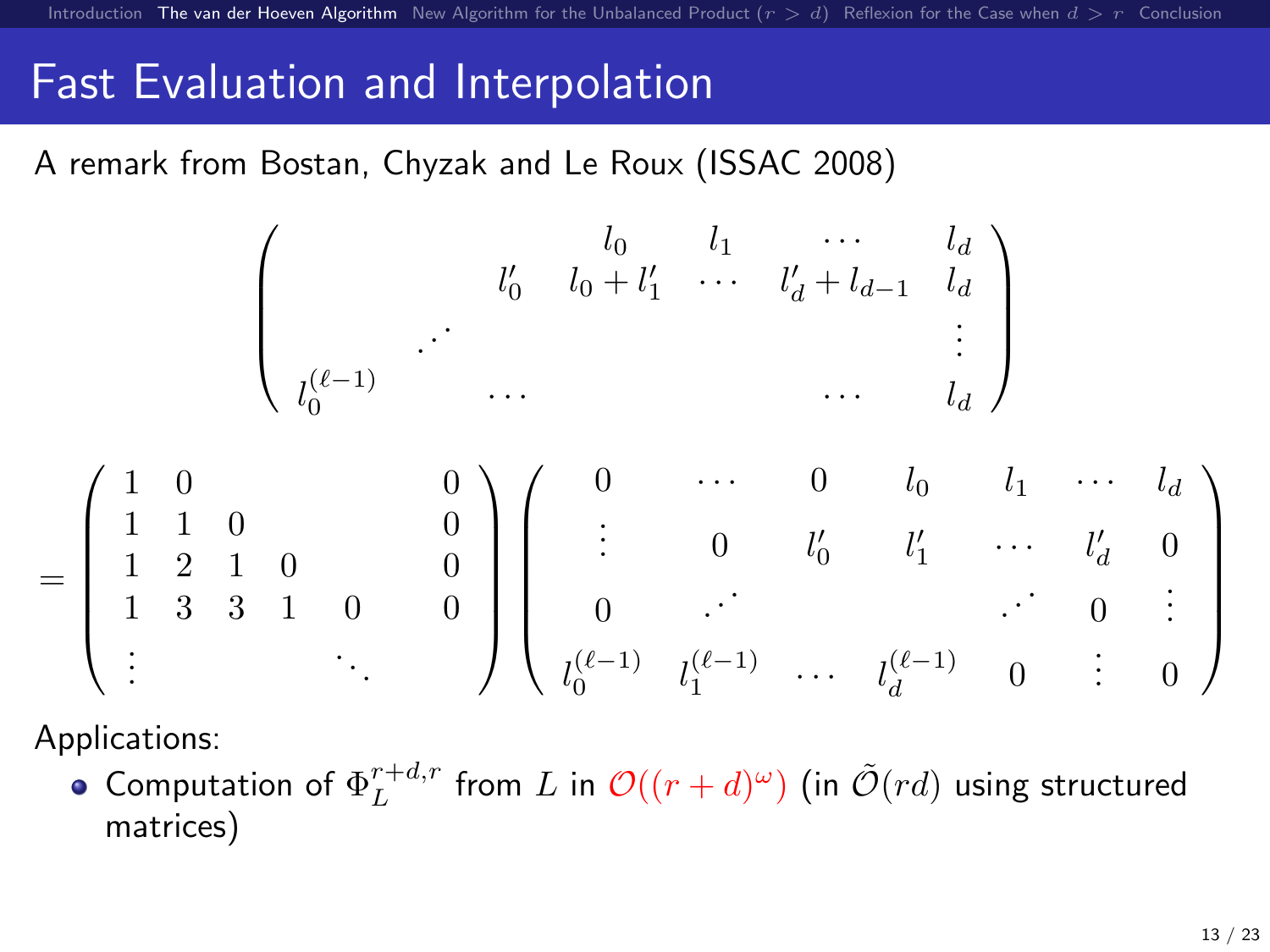### Fast Evaluation and Interpolation

A remark from Bostan, Chyzak and Le Roux (ISSAC 2008)

$$
\begin{pmatrix}\n & l_0 & l_1 & \cdots & l_d \\
 & l'_0 & l_0 + l'_1 & \cdots & l'_d + l_{d-1} & l_d \\
 & & & & & \vdots \\
l_0^{(\ell-1)} & & \cdots & & & \cdots & l_d\n\end{pmatrix}
$$
\n
$$
= \begin{pmatrix}\n1 & 0 & & & 0 \\
1 & 1 & 0 & & 0 \\
1 & 2 & 1 & 0 & & 0 \\
1 & 3 & 3 & 1 & 0 & 0 \\
\vdots & & & & \ddots & \vdots \\
\vdots & & & & \ddots & \vdots \\
1 & & & & & \ddots\n\end{pmatrix}\n\begin{pmatrix}\n0 & \cdots & 0 & l_0 & l_1 & \cdots & l_d \\
\vdots & & & & \ddots & l'_d & 0 \\
0 & \cdots & & & & \vdots & 0 \\
l_0^{(\ell-1)} & l_1^{(\ell-1)} & \cdots & l_d^{(\ell-1)} & 0 & \vdots & 0\n\end{pmatrix}
$$

Applications:

- Computation of  $\Phi_L^{r+d,r}$  from  $L$  in  $\mathcal{O}((r+d)^\omega)$  (in  $\tilde{\mathcal{O}}(rd)$  using structured matrices)
- Computation of L from  $\phi_{r+d,r}(L)$  in  $\mathcal{O}((r+d)^\omega)$  (in  $\tilde{\mathcal{O}}(rd)$  using structured matrices)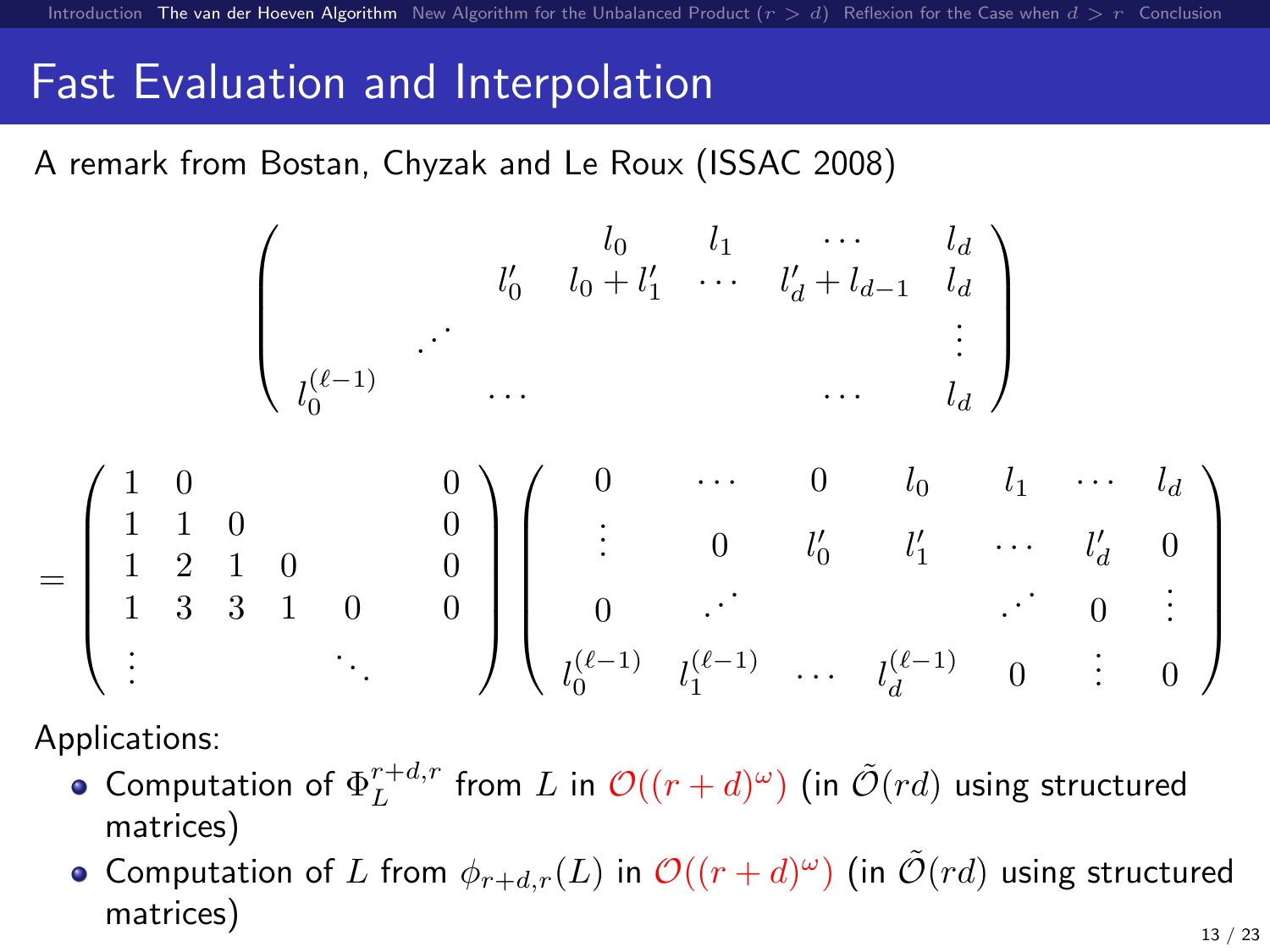Easy bound: If L and K are of bidegrees less than  $(d,r)$ ,  $KL$  is of bidegree less than  $(2d,2r)$ .

- Evaluation of  $\Phi_L^{2r+d,2r}$  and  $\Phi_K^{2r+2d,2r}$
- Matrix multiplication  $\Phi_{KL}^{2r+2d,2r} = \Phi_K^{2d} \cdot \Phi_L^{2d+r}$
- Interpolation. From  $\Phi_{KL}^{2d+2r,2r}$  to the coefficients of  $KL$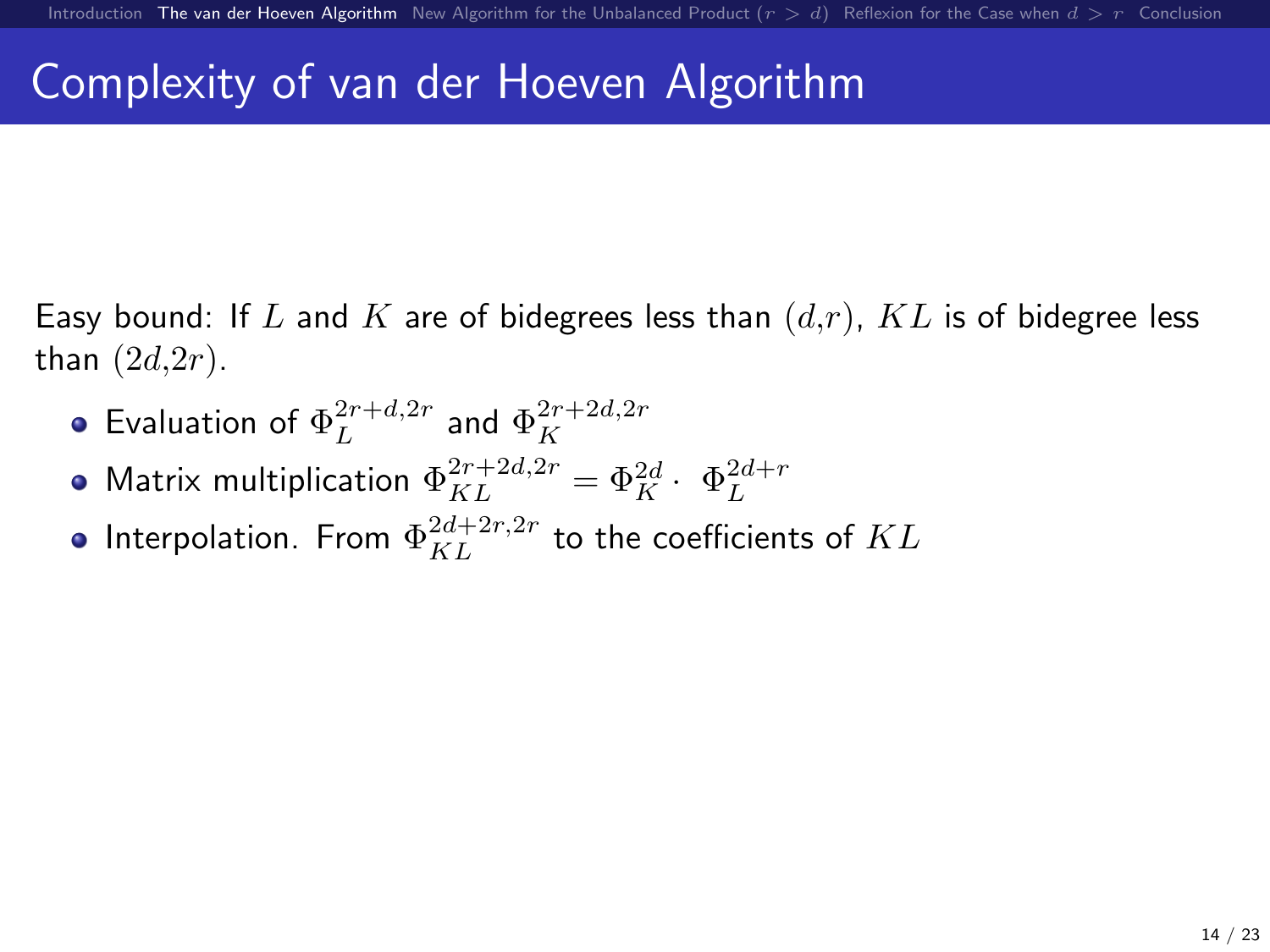Easy bound: If L and K are of bidegrees less than  $(d,r)$ , KL is of bidegree less than  $(2d,2r)$ .

- Evaluation of  $\Phi_L^{2r+d,2r}$  and  $\Phi_K^{2r+2d,2r}$   $\tilde{\mathcal{O}}(rd)$  ops
- Matrix multiplication  $\Phi_{KL}^{2r+2d,2r} = \Phi_K^{2d} \cdot \Phi_L^{2d+r} \mathcal{O}((d+r)^\omega)$  ops
- Interpolation. From  $\Phi_{KL}^{2d+2r,2r}$  to the coefficients of  $KL$   $\tilde{\mathcal{O}}(dr)$  ops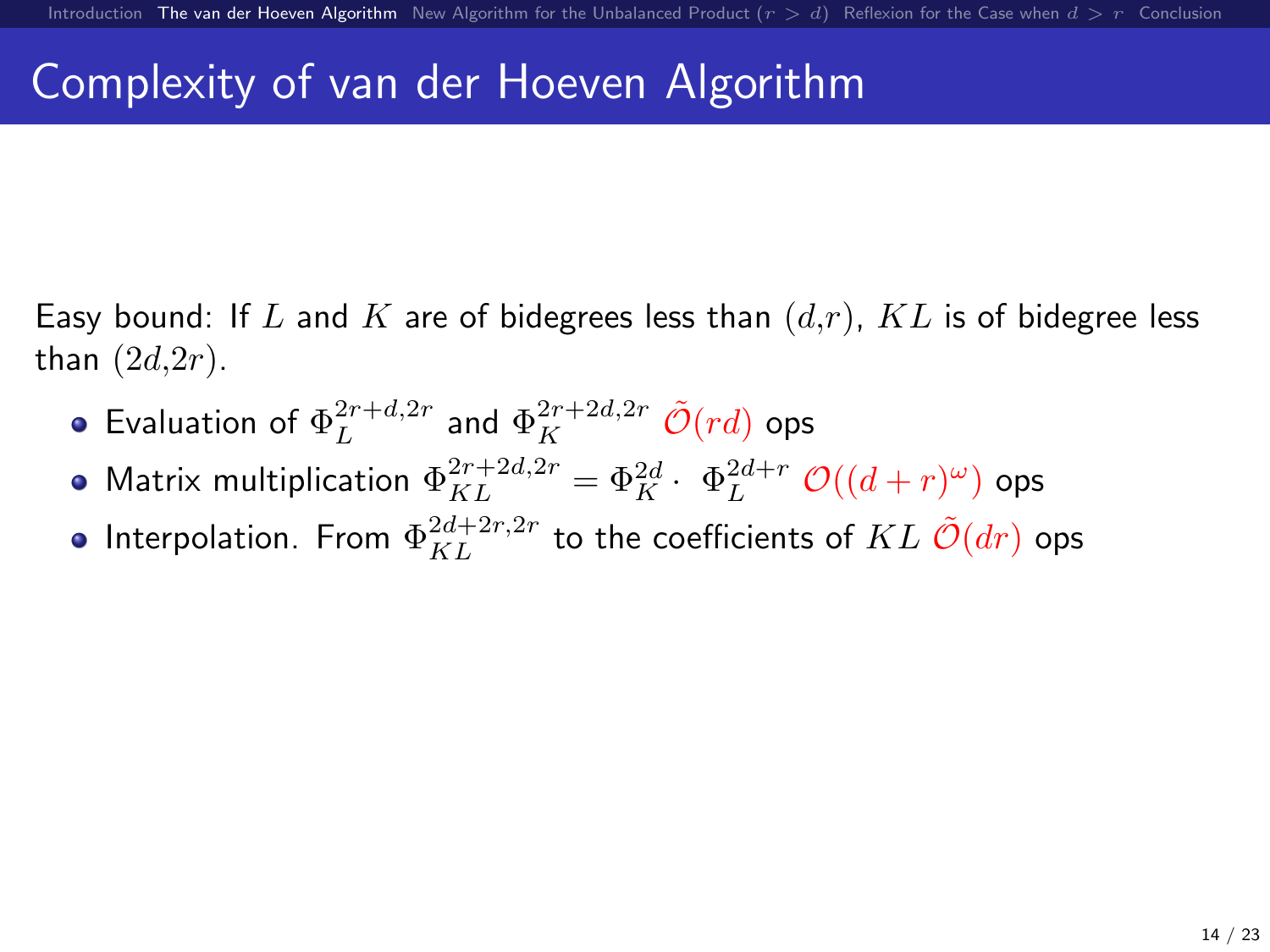Easy bound: If L and K are of bidegrees less than  $(d,r)$ , KL is of bidegree less than  $(2d,2r)$ .

- Evaluation of  $\Phi_L^{2r+d,2r}$  and  $\Phi_K^{2r+2d,2r}$   $\tilde{\mathcal{O}}(rd)$  ops
- Matrix multiplication  $\Phi_{KL}^{2r+2d,2r} = \Phi_K^{2d} \cdot \Phi_L^{2d+r} \mathcal{O}((d+r)^\omega)$  ops
- Interpolation. From  $\Phi_{KL}^{2d+2r,2r}$  to the coefficients of  $KL$   $\tilde{\mathcal{O}}(dr)$  ops

Complexity of van der Hoeven algorithm if  $d=r\colon\tilde{\mathcal{O}}(r^\omega) \,\bigodot\,$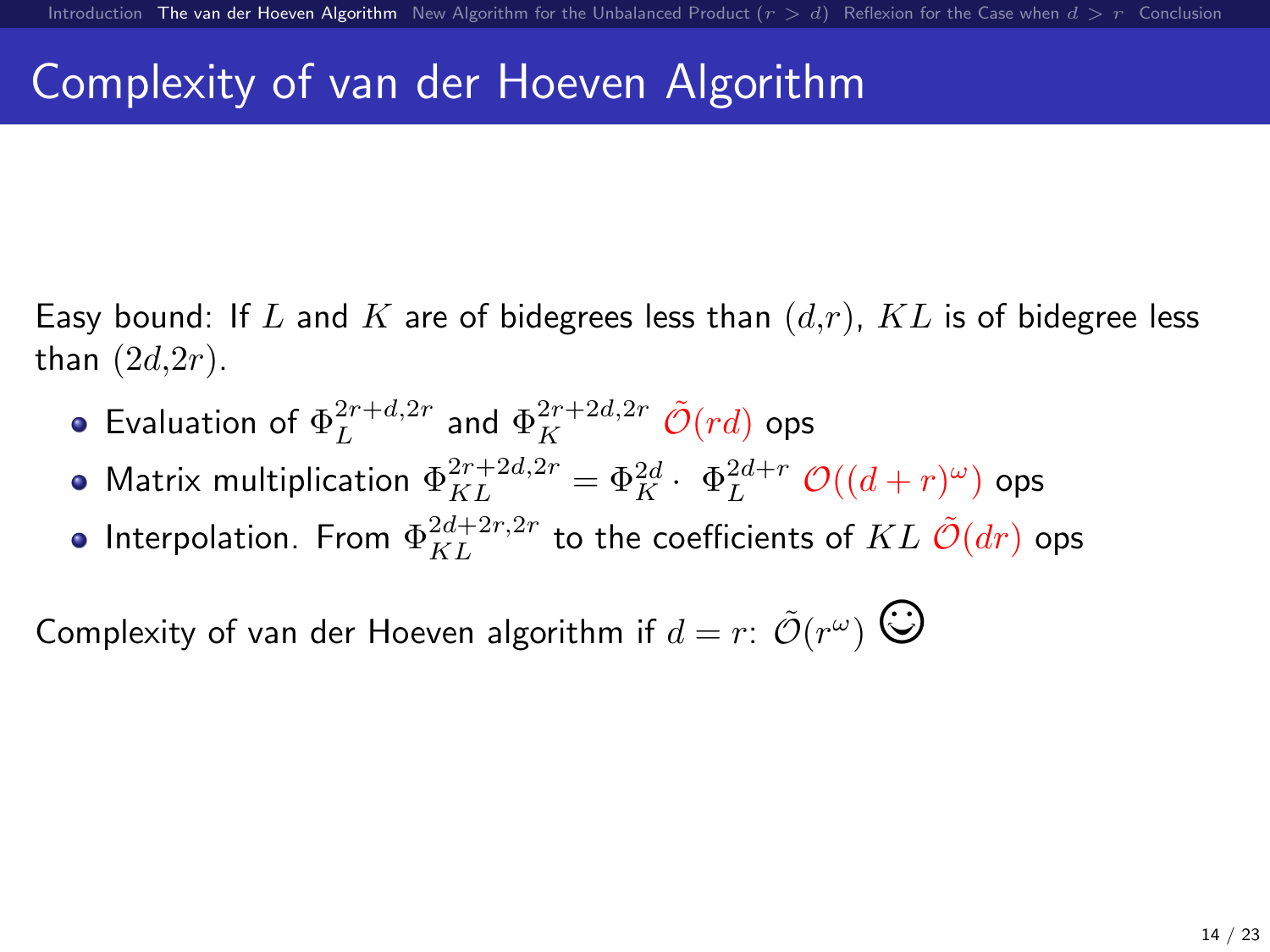Easy bound: If L and K are of bidegrees less than  $(d,r)$ , KL is of bidegree less than  $(2d,2r)$ .

- Evaluation of  $\Phi_L^{2r+d,2r}$  and  $\Phi_K^{2r+2d,2r}$   $\tilde{\mathcal{O}}(rd)$  ops
- Matrix multiplication  $\Phi_{KL}^{2r+2d,2r} = \Phi_K^{2d} \cdot \Phi_L^{2d+r} \mathcal{O}((d+r)^\omega)$  ops
- Interpolation. From  $\Phi_{KL}^{2d+2r,2r}$  to the coefficients of  $KL$   $\tilde{\mathcal{O}}(dr)$  ops

Complexity of van der Hoeven algorithm if  $d=r\colon\tilde{\mathcal{O}}(r^\omega) \,\bigodot\,$ Complexity of van der Hoeven algorithm if  $d = r^2$ :  $\tilde{\mathcal{O}}(r^{2\omega})$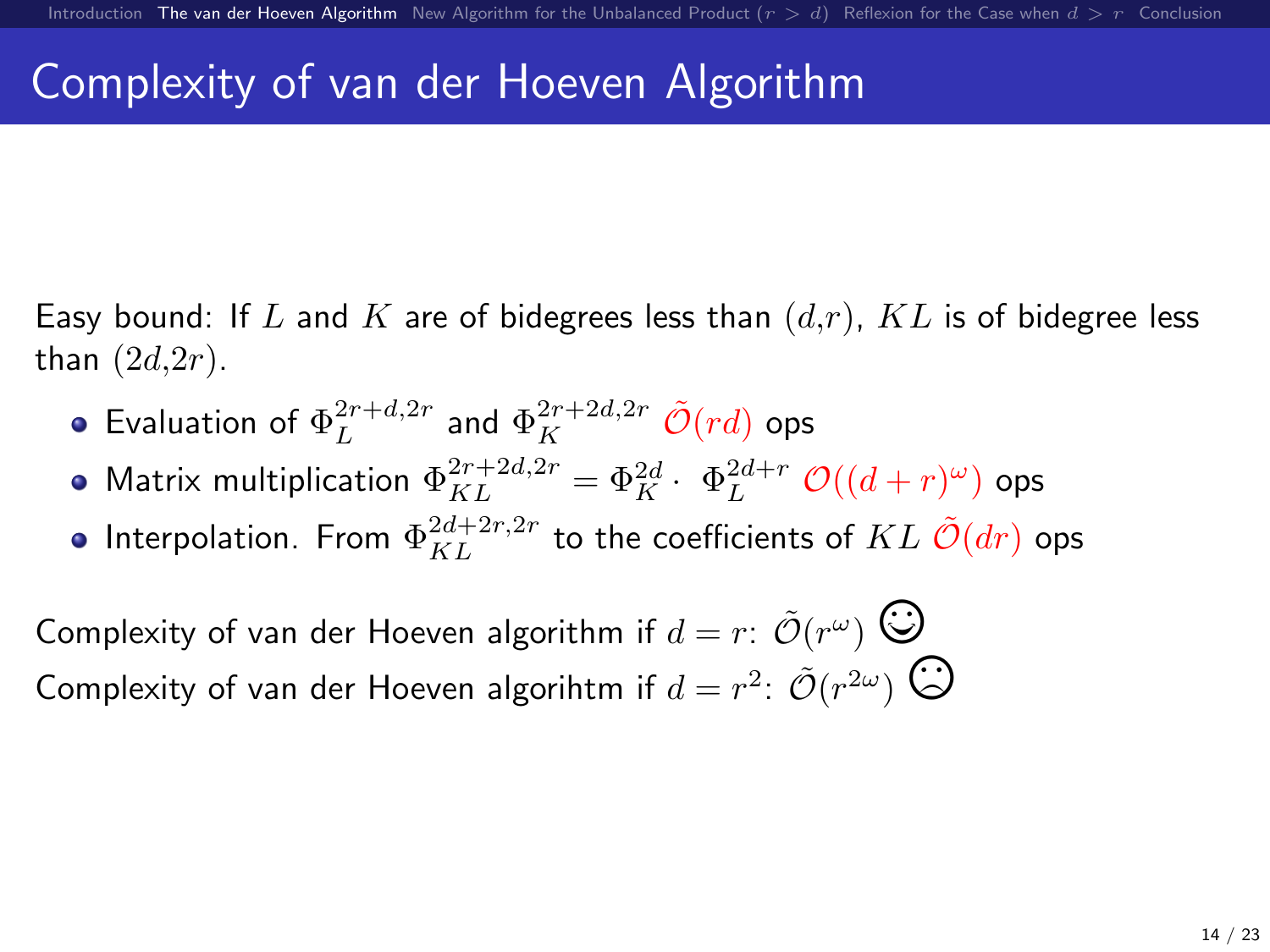[Introduction](#page-1-0) [The van der Hoeven Algorithm](#page-11-0) New Algorithm for the Unbalanced Product  $(r > d)$  [Reflexion for the Case when](#page-39-0)  $d > r$  [Conclusion](#page-47-0)

# <span id="page-26-0"></span>III [New Algorithm for the Unbalanced Product](#page-26-0)  $(r > d)$  $(r > d)$  $(r > d)$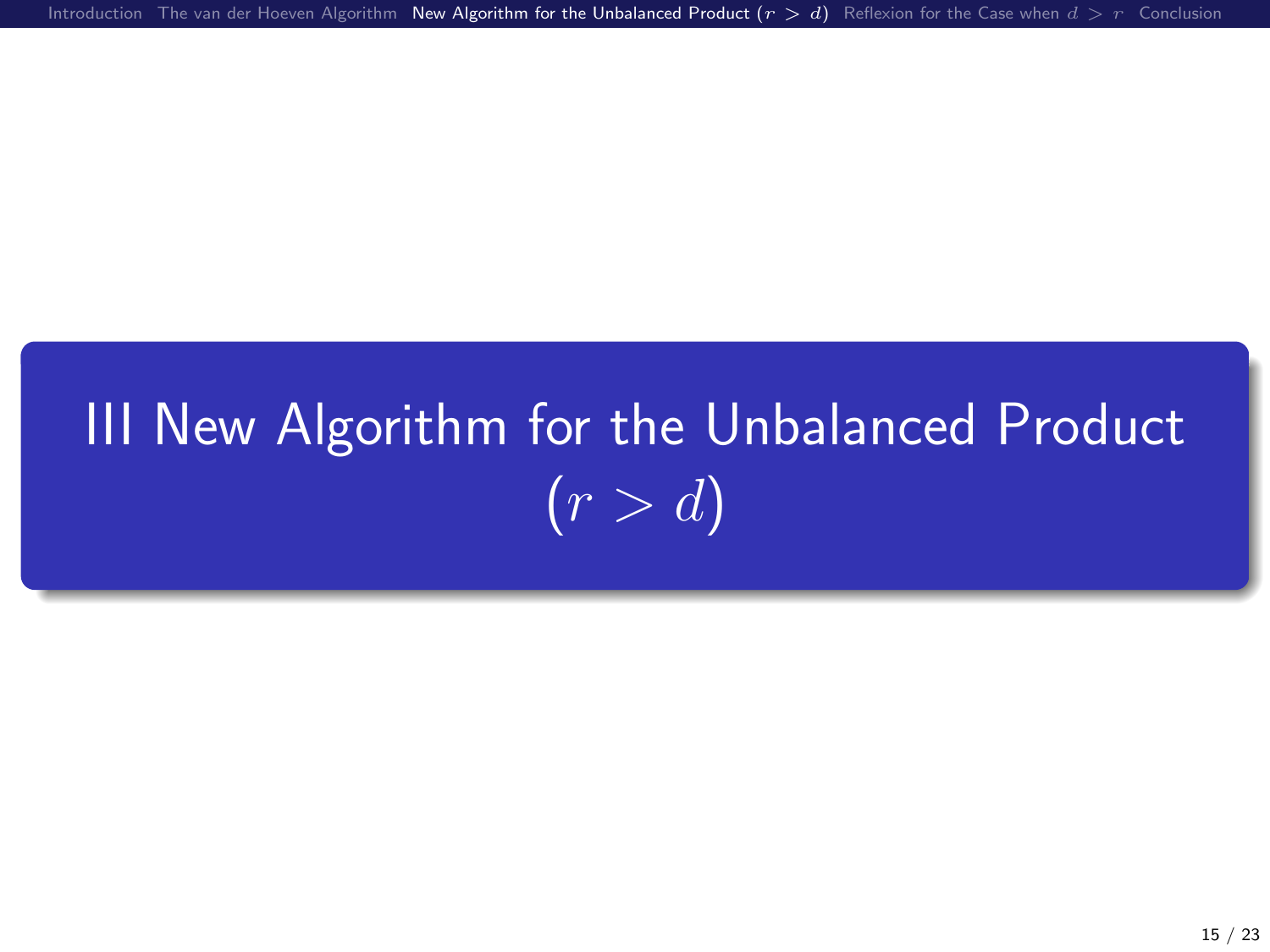### Operate on Exponential Polynomials

 $L$  also operates on  $\mathbb{K}[x]e^{\alpha x}$  for every  $\alpha\in\mathbb{K}$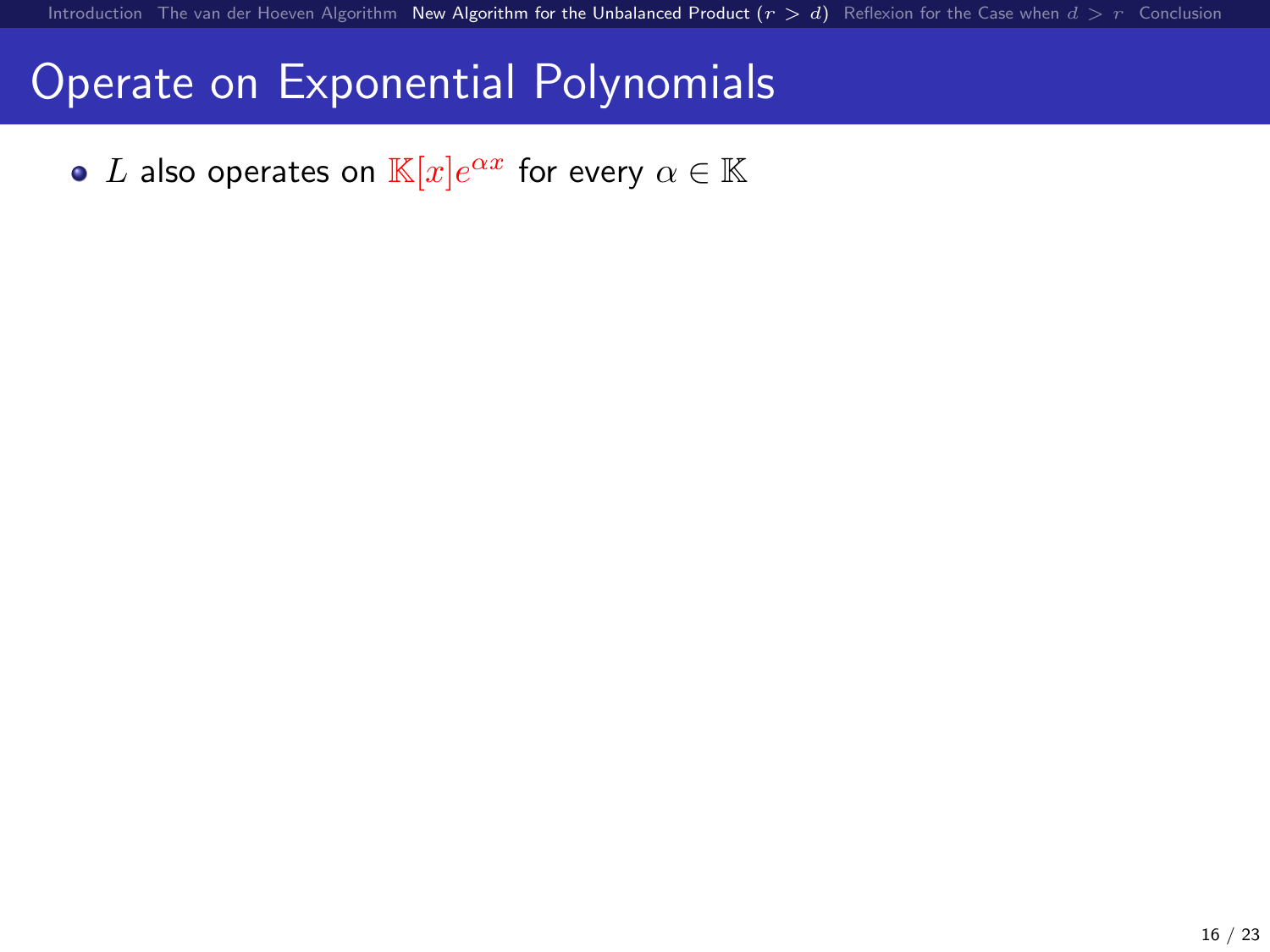### Operate on Exponential Polynomials

- $L$  also operates on  $\mathbb{K}[x]e^{\alpha x}$  for every  $\alpha\in\mathbb{K}$
- More specifically, writing

$$
L = \sum_i L_i(x) \partial^i
$$

we have:

$$
L(Pe^{\alpha x}) = L_{\kappa \alpha}(P)
$$
  

$$
L_{\kappa \alpha} = \sum_{i} L_{i}(x)(\partial + \alpha)^{i}
$$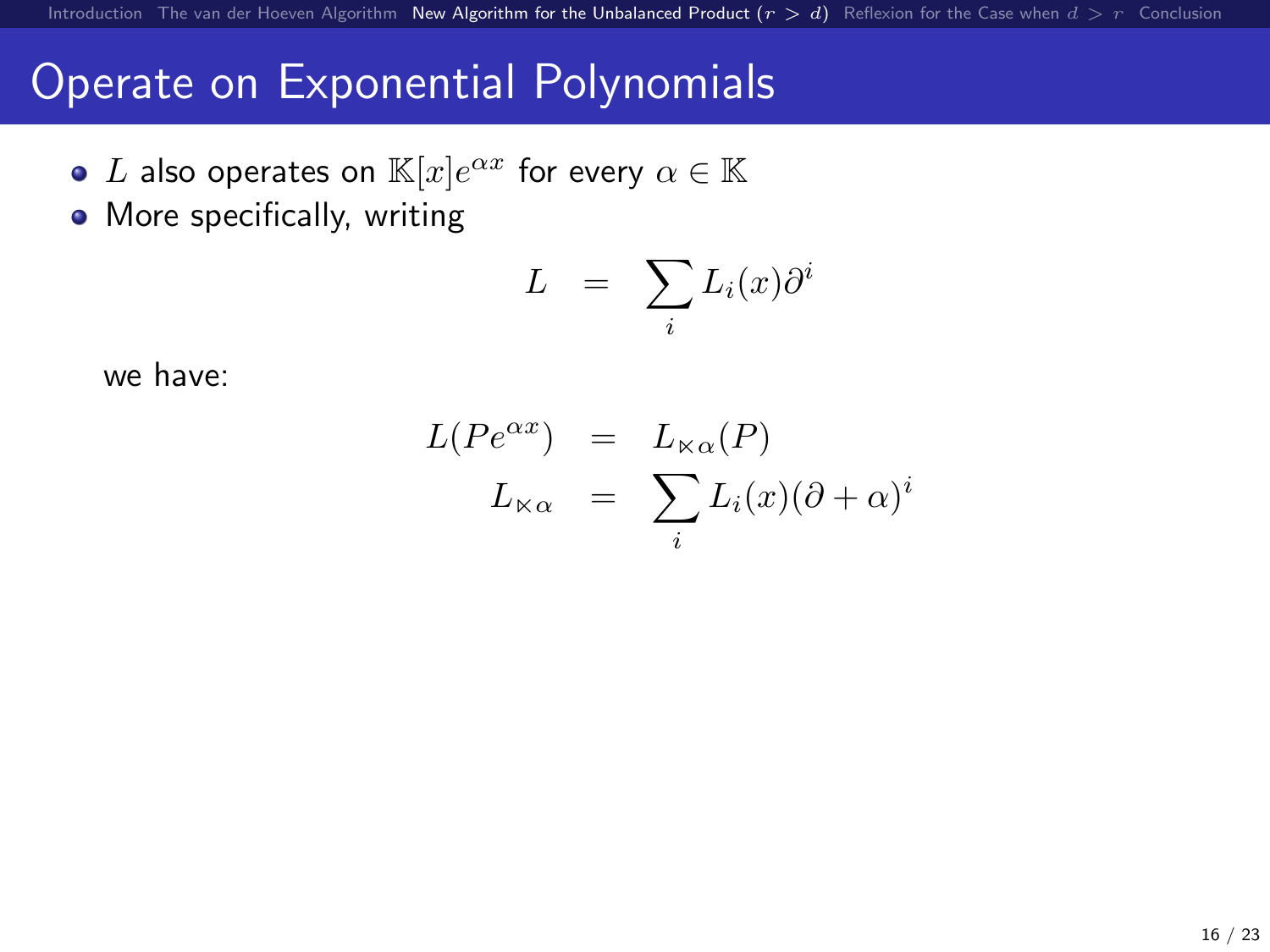### Operate on Exponential Polynomials

- $L$  also operates on  $\mathbb{K}[x]e^{\alpha x}$  for every  $\alpha\in\mathbb{K}$
- More specifically, writing

$$
L = \sum_i L_i(x) \partial^i
$$

we have:

$$
L(Pe^{\alpha x}) = L_{\kappa\alpha}(P)
$$
  
\n
$$
L_{\kappa\alpha} = \sum_{i} L_{i}(x)(\partial + \alpha)^{i}
$$
  
\n
$$
\Phi_{L_{\kappa\alpha}}^{k+d,k} := \begin{pmatrix} l_{0}(\alpha) & l'_{0}(\alpha) & \cdots & l_{0}^{(k-1)}(\alpha) \\ l_{1}(\alpha) & (l'_{1} + l_{0})(\alpha) & & \\ \vdots & \vdots & \vdots & \vdots \\ l_{d-1}(\alpha) & (l'_{d-1} + l_{d-2})(\alpha) & & \\ 0 & l_{d-1}(\alpha) & & \\ \vdots & 0 & & \vdots \\ 0 & \cdots & 0 & l_{d-1}(\alpha) \end{pmatrix}
$$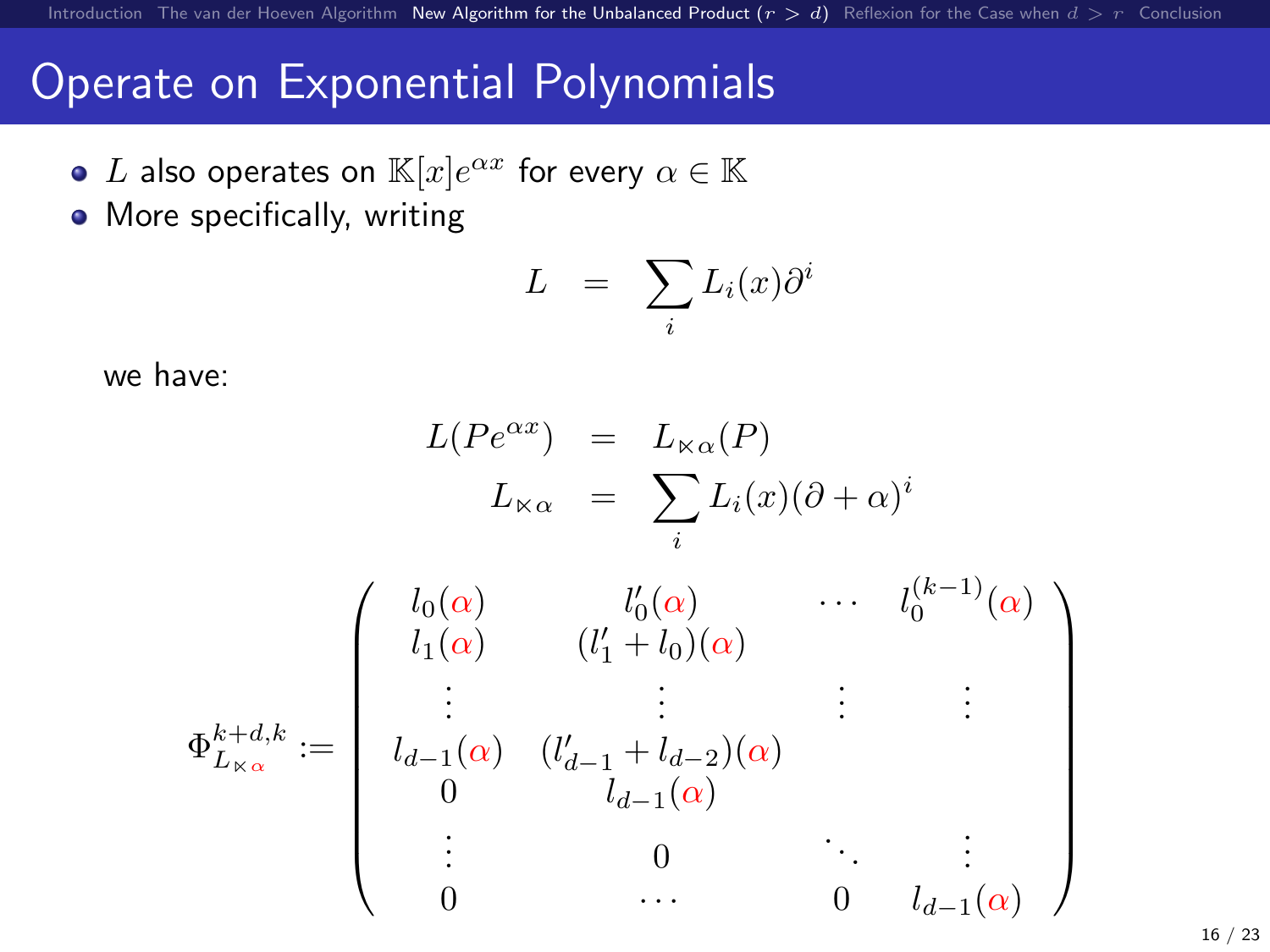### Hermite Evaluations and Interpolations

Sur la formule d'interpolation de Lagrange.

(Extrait d'une lettre de M. Ch. Hermite à M. Borchardt.)

Je me suis proposé de trouver un polynôme entier  $F(x)$  de degré  $n-1$ , satisfaisant aux conditions suivantes:

|                                                  |  | $F(a) = f(a), \quad F'(a) = f'(a), \quad \ldots \quad F^{a-1}(a) = f^{a-1}(a).$                                                                                                                                                |
|--------------------------------------------------|--|--------------------------------------------------------------------------------------------------------------------------------------------------------------------------------------------------------------------------------|
|                                                  |  | $F(b) = f(b), \quad F'(b) = f'(b), \quad \ldots \quad F^{\beta-1}(b) = f^{\beta-1}(b).$                                                                                                                                        |
|                                                  |  | and the company of the company of the company of the company of the company of the company of the company of the company of the company of the company of the company of the company of the company of the company of the comp |
|                                                  |  | $F(l) = f(l), \quad F'(l) = f'(l), \quad \dots \quad F^{l-1}(l) = f^{l-1}(l)$                                                                                                                                                  |
| où $f(x)$ est une fonction donnée. En supposant: |  |                                                                                                                                                                                                                                |
|                                                  |  |                                                                                                                                                                                                                                |

 $\alpha + \beta + \cdots + \lambda = n$ 

la question comme on voit est déterminée, et conduira à une généralisation de la formule de Lagrange sur laquelle je présenterai quelques remarques.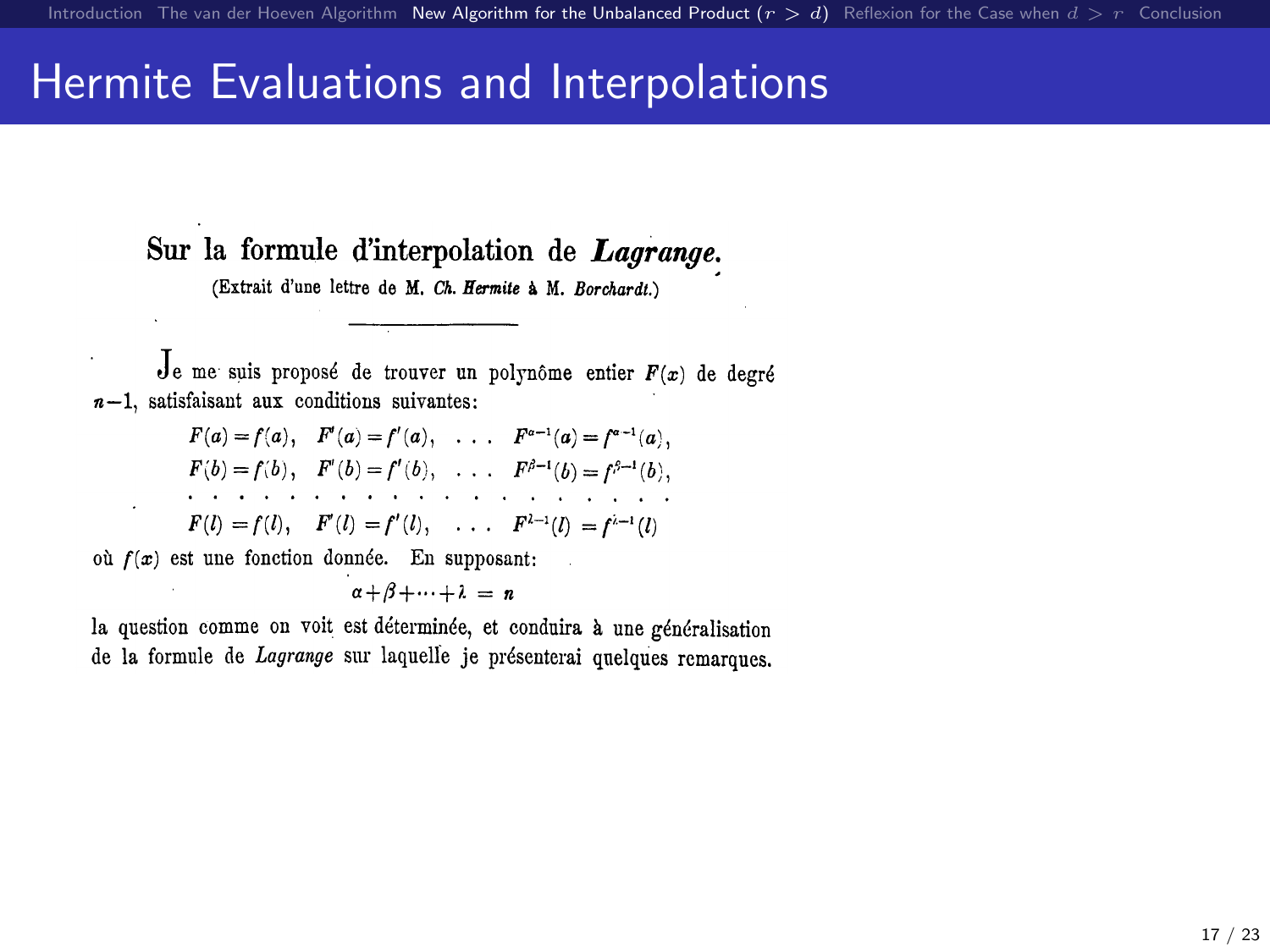### Hermite Evaluations and Interpolations

Sur la formule d'interpolation de Lagrange.

(Extrait d'une lettre de M. Ch. Hermite à M. Borchardt.)

 $J_{e}$  me suis proposé de trouver un polynôme entier  $F(x)$  de degré  $n-1$ , satisfaisant aux conditions suivantes:

 $F(a) = f(a), \quad F'(a) = f'(a), \quad \ldots \quad F^{a-1}(a) = f^{a-1}(a).$  $F(b) = f(b), \quad F'(b) = f'(b), \quad \dots \quad F^{\beta - 1}(b) = f^{\beta - 1}(b),$  $F(l) = f(l), \quad F'(l) = f'(l), \quad \dots \quad F^{l-1}(l) = f^{l-1}(l)$ où  $f(x)$  est une fonction donnée. En supposant:

 $\alpha + \beta + \cdots + \lambda = n$ 

la question comme on voit est déterminée, et conduira à une généralisation de la formule de Lagrange sur laquelle je présenterai quelques remarques.

Fast algorithm for evaluations and interpolations in  $\mathcal{O}(n)$  ops (Chin (1976)).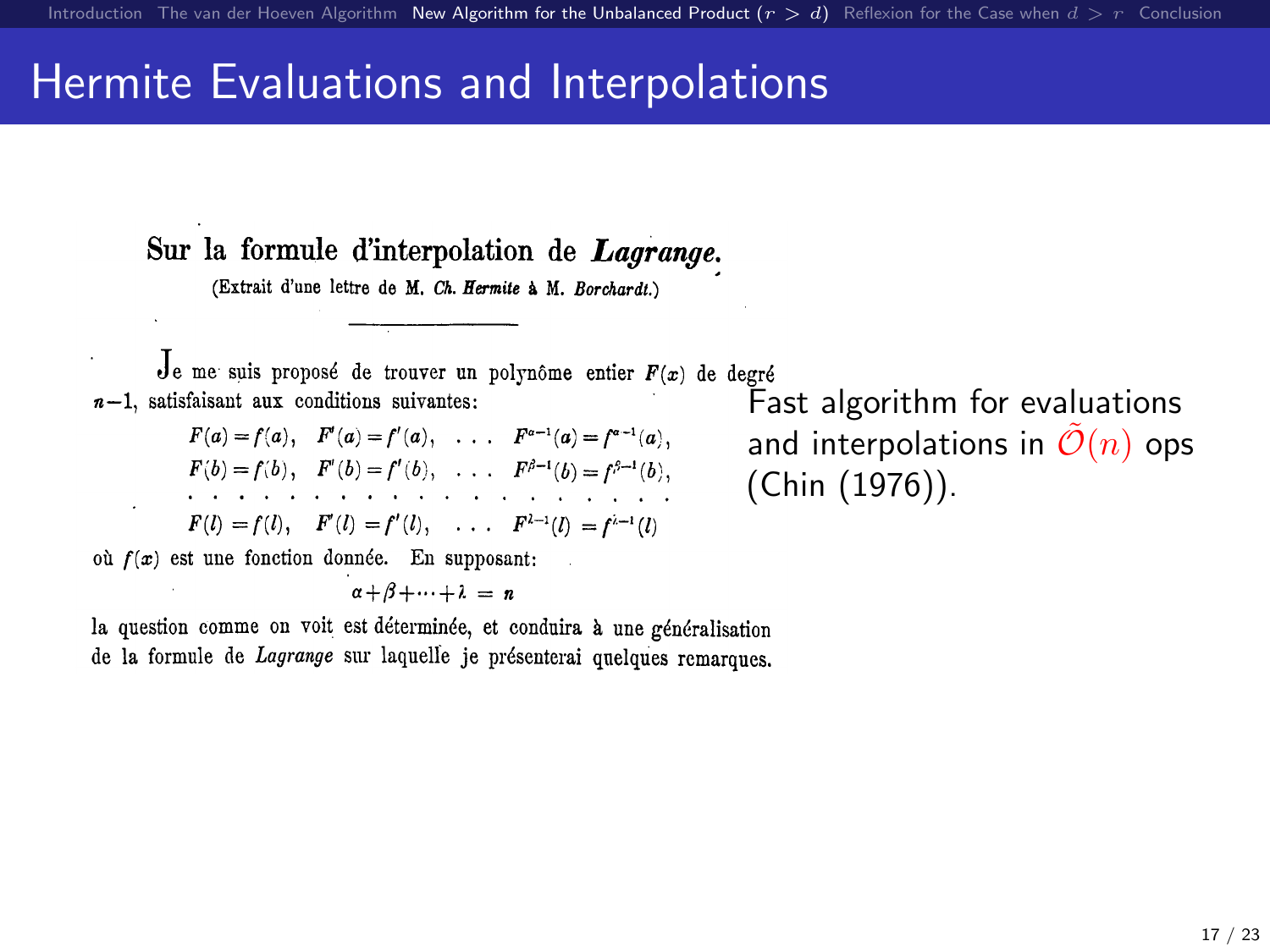### Hermite Evaluations and Interpolations

Sur la formule d'interpolation de Lagrange.

(Extrait d'une lettre de M. Ch. Hermite à M. Borchardt.)

Je me suis proposé de trouver un polynôme entier  $F(x)$  de degré  $n-1$ , satisfaisant aux conditions suivantes:

 $F(a) = f(a), \quad F'(a) = f'(a), \quad \ldots \quad F^{a-1}(a) = f^{a-1}(a).$  $F(b) = f(b), \quad F'(b) = f'(b), \quad \dots \quad F^{\beta - 1}(b) = f^{\beta - 1}(b),$  $F(l) = f(l), \quad F'(l) = f'(l), \quad \dots \quad F^{l-1}(l) = f^{l-1}(l)$ où  $f(x)$  est une fonction donnée. En sunnosant:

 $\alpha + \beta + \cdots + \lambda = n$ 

Fast algorithm for evaluations and interpolations in  $\tilde{\mathcal{O}}(n)$  ops (Chin (1976)).

la question comme on voit est déterminée, et conduira à une généralisation de la formule de Lagrange sur laquelle je présenterai quelques remarques.

Application:

Evaluations and interpolation of  $\Phi^{2d,d}_{L_{\,\alpha_i}}$  for  $i\in[0..r/d-1]$  in  $\tilde{\mathcal{O}}(rd)$  ops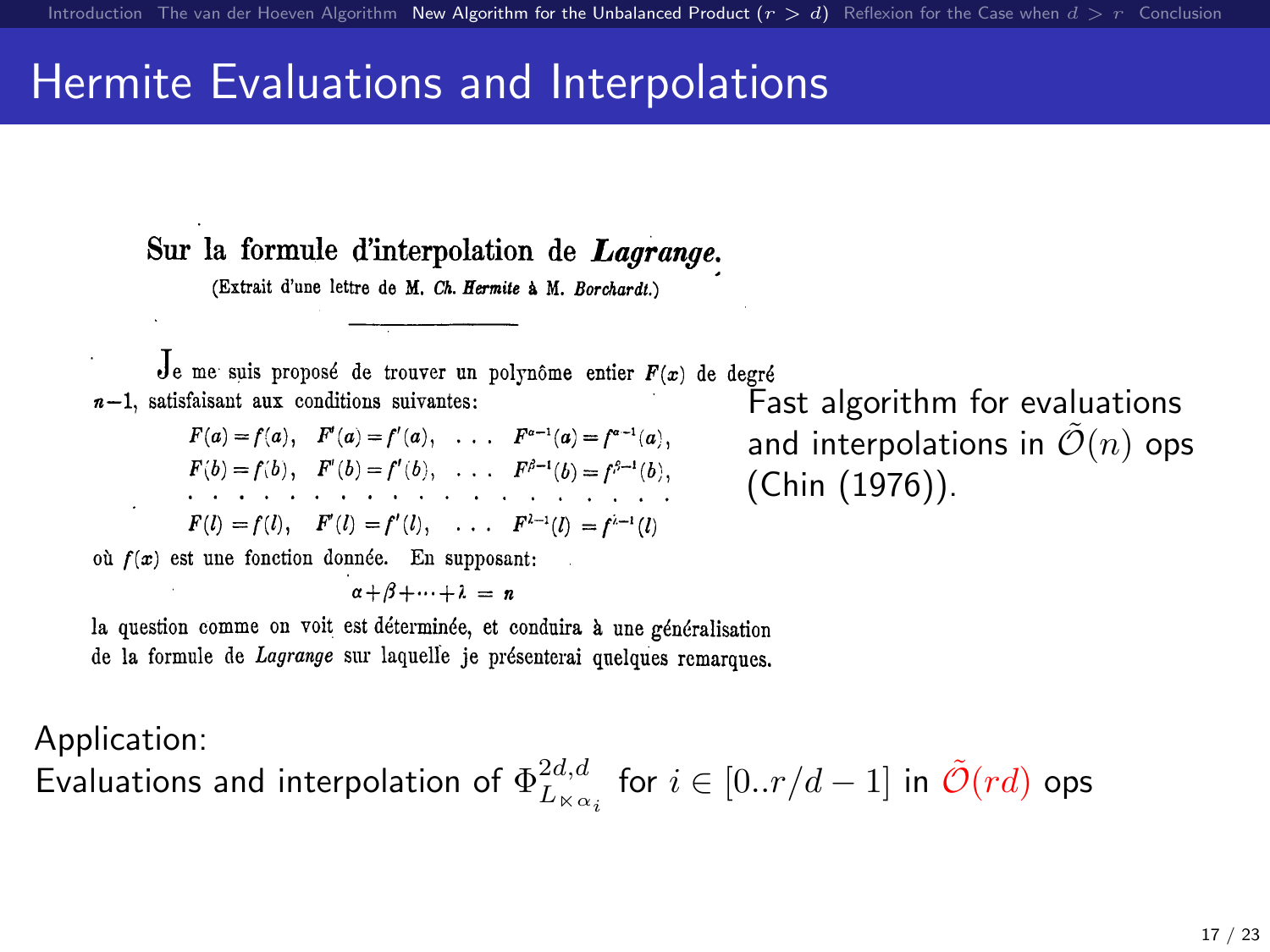We suppose  $r > d$ Idea For  $p = \lceil r/d \rceil$ , choose distinct  $\alpha_0, \ldots, \alpha_{p-1}$ , and let L operates on

$$
\mathbb{V}_k = \mathbb{K}[x]_k e^{\alpha_0 x} \oplus \cdots \oplus \mathbb{K}[x]_k e^{\alpha_{p-1} x}
$$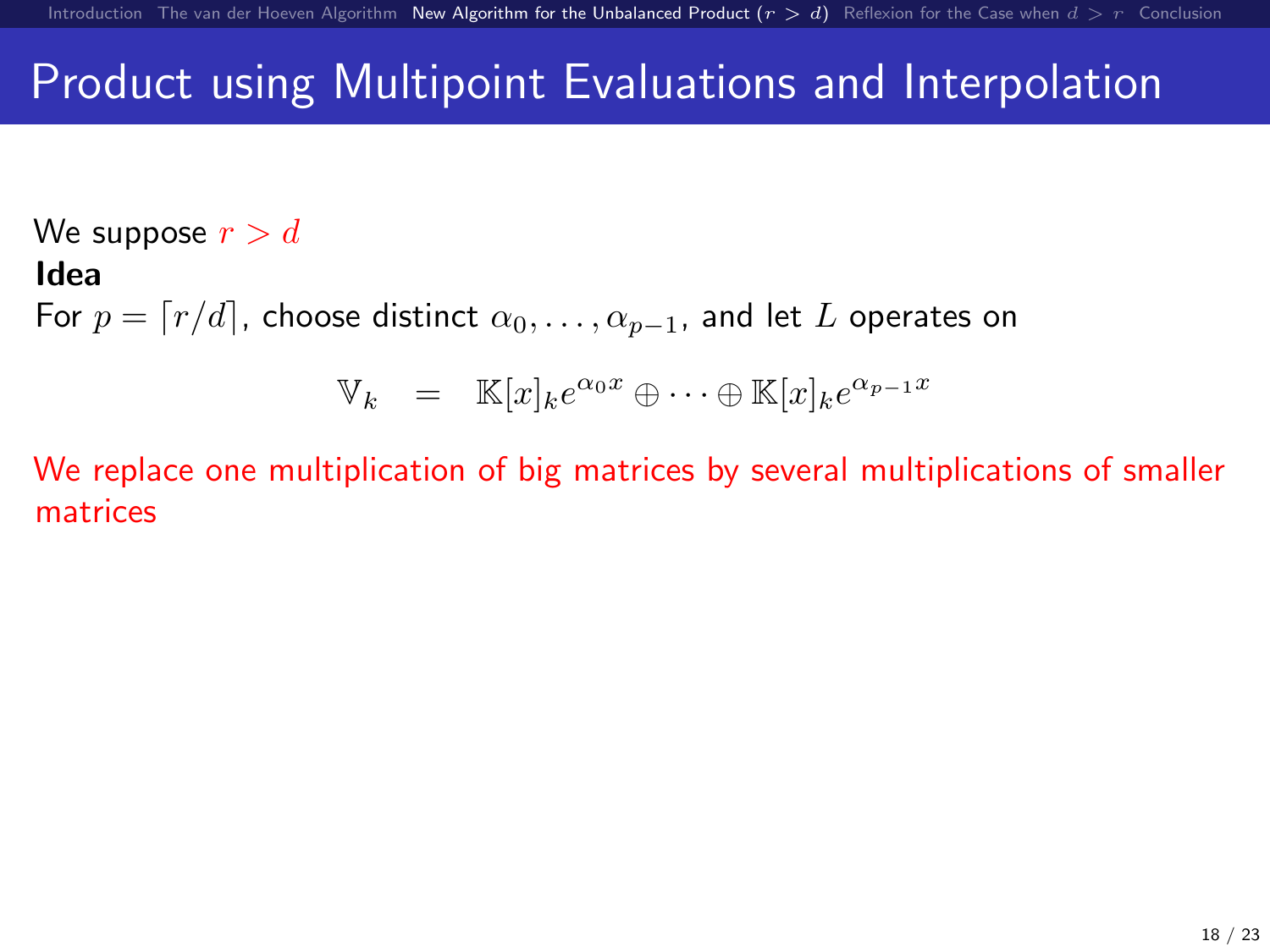We suppose  $r > d$ Idea For  $p = \lceil r/d \rceil$ , choose distinct  $\alpha_0, \ldots, \alpha_{p-1}$ , and let L operates on

$$
\mathbb{V}_k = \mathbb{K}[x]_k e^{\alpha_0 x} \oplus \cdots \oplus \mathbb{K}[x]_k e^{\alpha_{p-1} x}
$$

• Evaluations of 
$$
\Phi^{3d,2d}_{L_{\kappa_{\alpha_i}}}
$$
 and  $\Phi^{4d,3d}_{K_{\kappa_{\alpha_i}}}$ , for  $i$  from 0 to  $p-1$   $(\tilde{\mathcal{O}}(dr))$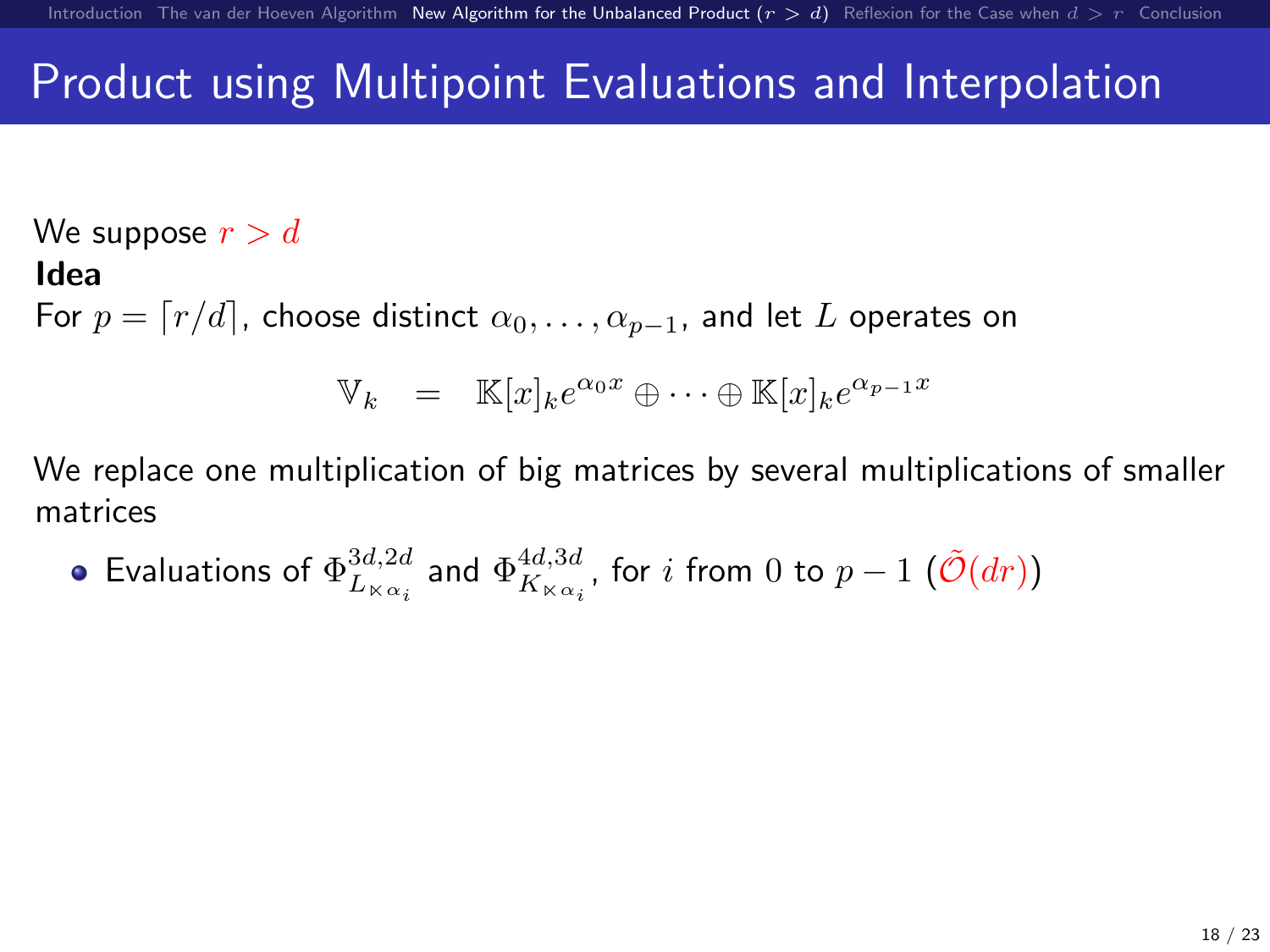We suppose  $r > d$ Idea For  $p = \lceil r/d \rceil$ , choose distinct  $\alpha_0, \ldots, \alpha_{p-1}$ , and let L operates on

$$
\mathbb{V}_k = \mathbb{K}[x]_k e^{\alpha_0 x} \oplus \cdots \oplus \mathbb{K}[x]_k e^{\alpha_{p-1} x}
$$

- Evaluations of  $\Phi^{3d,2d}_{L_{\scriptscriptstyle{K}\alpha_i}}$  and  $\Phi^{4d,3d}_{K_{\scriptscriptstyle{K}\alpha_i}}$ , for  $i$  from  $0$  to  $p-1$   $(\tilde{\mathcal{O}}(dr))$
- Matrix multiplications: For all i,  $\Phi^{4d,2d}_{KL_{K\alpha_i}} = \Phi^{4d,3d}_{K_{K\alpha_i}} \cdot \Phi^{3d,2d}_{L_{K\alpha_i}}$ .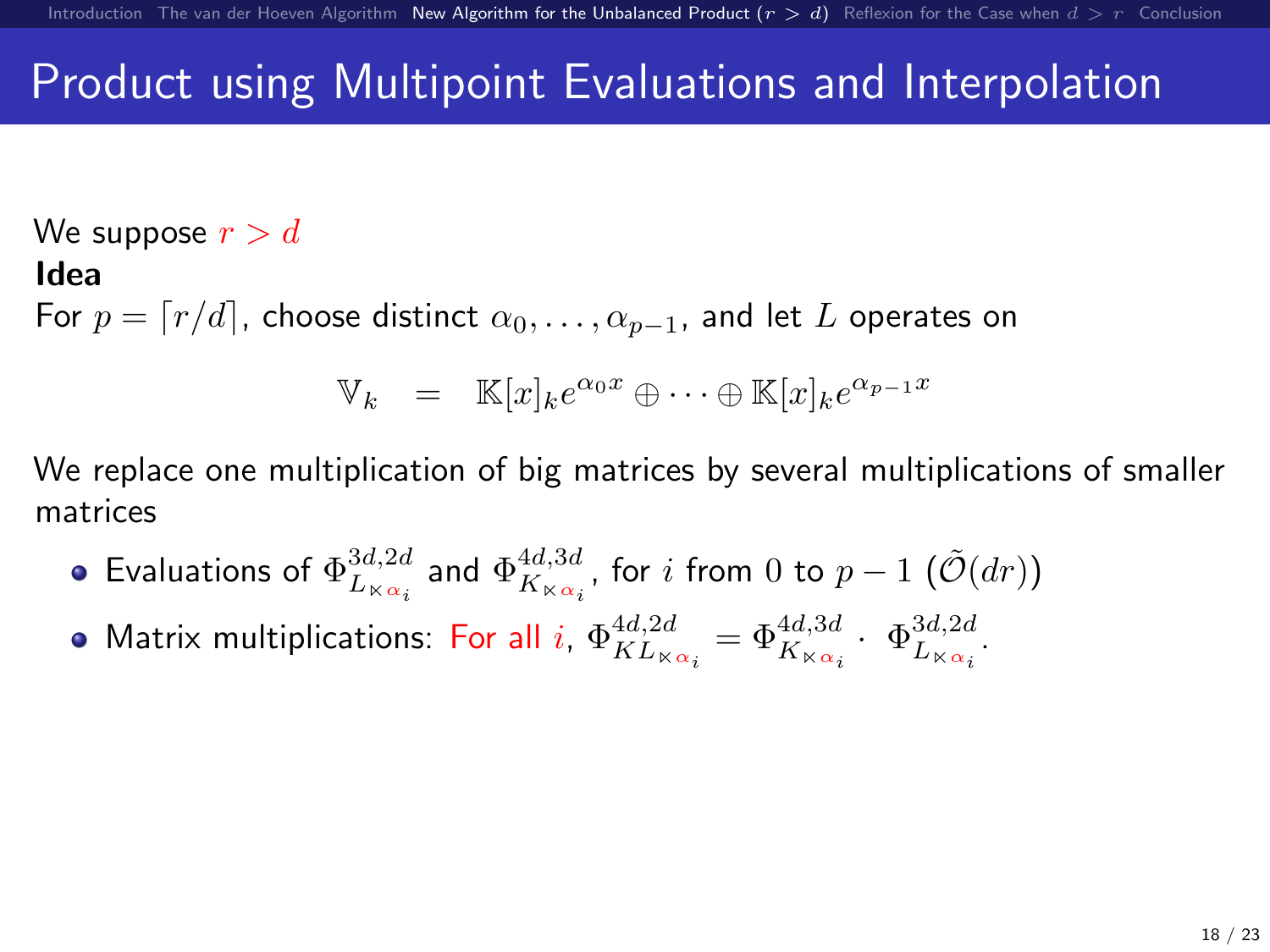We suppose  $r > d$ Idea For  $p = \lceil r/d \rceil$ , choose distinct  $\alpha_0, \ldots, \alpha_{p-1}$ , and let L operates on

$$
\mathbb{V}_k = \mathbb{K}[x]_k e^{\alpha_0 x} \oplus \cdots \oplus \mathbb{K}[x]_k e^{\alpha_{p-1} x}
$$

- Evaluations of  $\Phi^{3d,2d}_{L_{\scriptscriptstyle{K}\alpha_i}}$  and  $\Phi^{4d,3d}_{K_{\scriptscriptstyle{K}\alpha_i}}$ , for  $i$  from  $0$  to  $p-1$   $(\tilde{\mathcal{O}}(dr))$
- Matrix multiplications: For all  $i$ ,  $\Phi^{4d,2d}_{KL_{K\alpha_i}} = \Phi^{4d,3d}_{K_{K\alpha_i}} \cdot \Phi^{3d,2d}_{L_{K\alpha_i}}$ .  $\mathcal{O}(rd^{\omega-1})$  $r/d$  multiplications of matrices of size  $d \times d$  (instead of  $r \times d$ )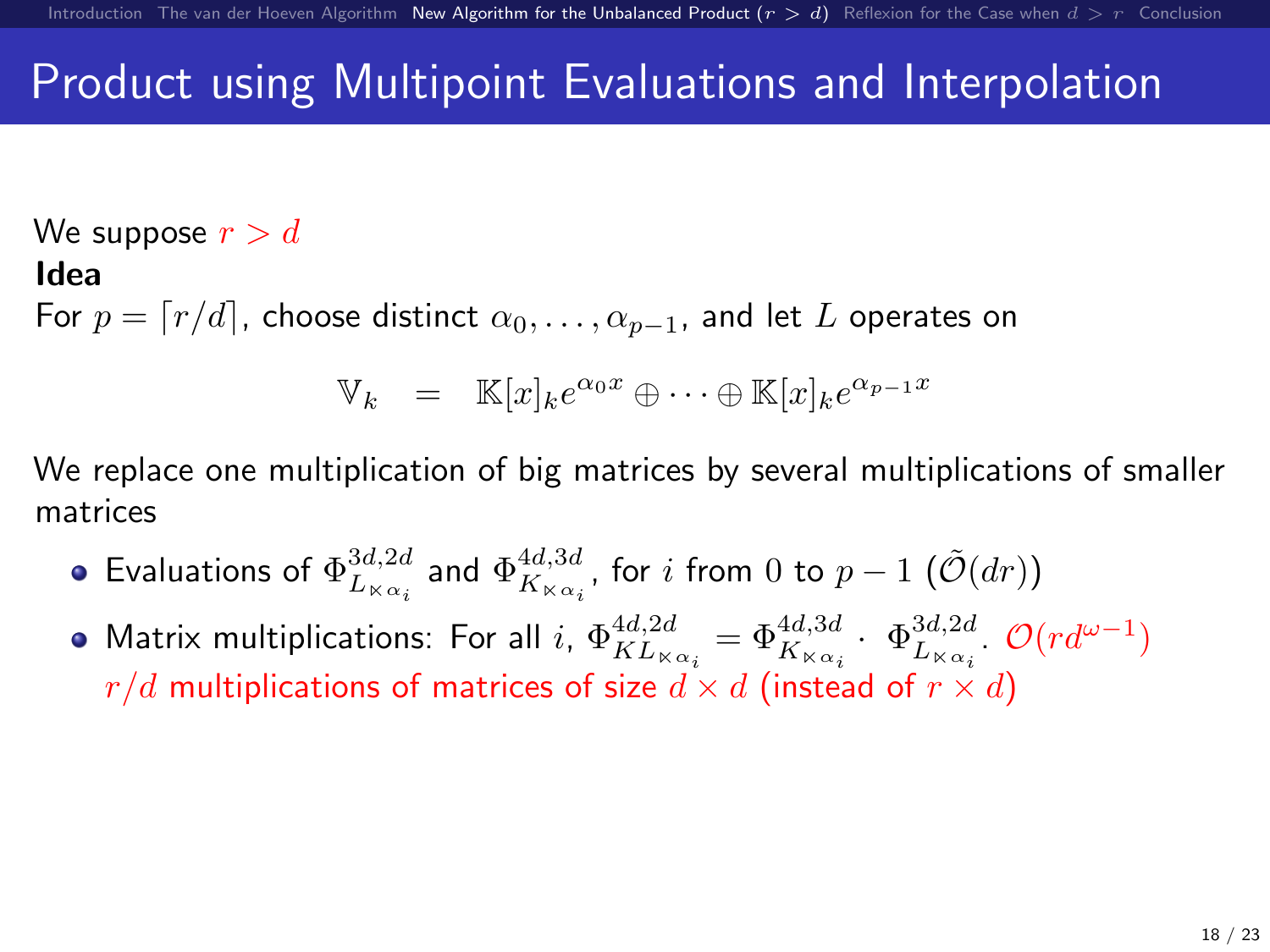We suppose  $r > d$ Idea For  $p = \lceil r/d \rceil$ , choose distinct  $\alpha_0, \ldots, \alpha_{p-1}$ , and let L operates on

$$
\mathbb{V}_k = \mathbb{K}[x]_k e^{\alpha_0 x} \oplus \cdots \oplus \mathbb{K}[x]_k e^{\alpha_{p-1} x}
$$

- Evaluations of  $\Phi^{3d,2d}_{L_{\scriptscriptstyle{K}\alpha_i}}$  and  $\Phi^{4d,3d}_{K_{\scriptscriptstyle{K}\alpha_i}}$ , for  $i$  from  $0$  to  $p-1$   $(\tilde{\mathcal{O}}(dr))$
- Matrix multiplications: For all  $i$ ,  $\Phi^{4d,2d}_{KL_{K\alpha_i}} = \Phi^{4d,3d}_{K_{K\alpha_i}} \cdot \Phi^{3d,2d}_{L_{K\alpha_i}} \cdot \mathcal{O}(rd^{\omega-1})$  $r/d$  multiplications of matrices of size  $d \times d$  (instead of  $r \times d$ )
- Interpolations. From  $\Phi^{4d,2d}_{KL_{\ltimes \alpha_i}}$  to  $KL$   $\tilde{\mathcal{O}}(dr)$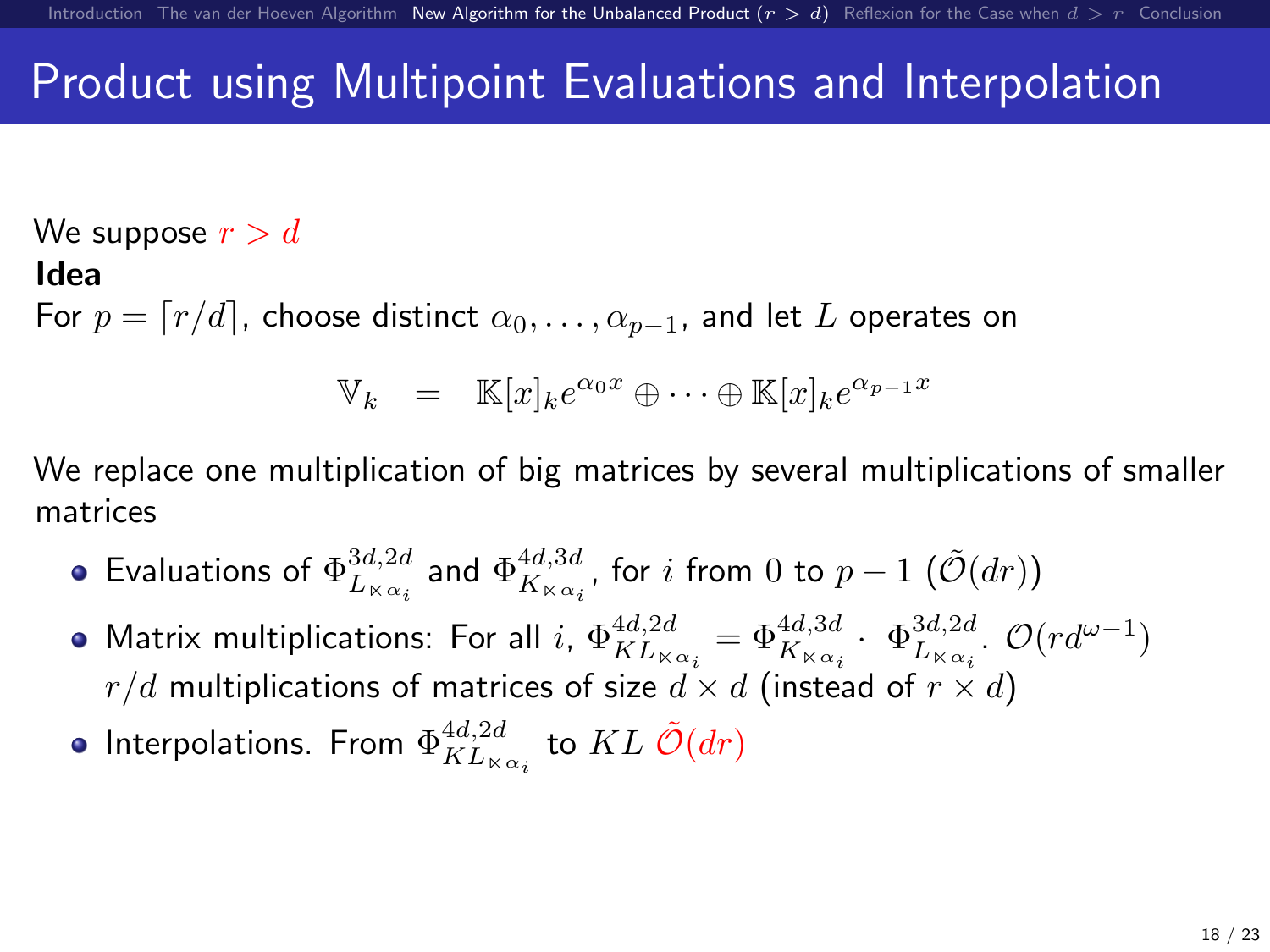We suppose  $r > d$ Idea For  $p = \lceil r/d \rceil$ , choose distinct  $\alpha_0, \ldots, \alpha_{p-1}$ , and let L operates on

$$
\mathbb{V}_k = \mathbb{K}[x]_k e^{\alpha_0 x} \oplus \cdots \oplus \mathbb{K}[x]_k e^{\alpha_{p-1} x}
$$

We replace one multiplication of big matrices by several multiplications of smaller matrices

- Evaluations of  $\Phi^{3d,2d}_{L_{\scriptscriptstyle{K}\alpha_i}}$  and  $\Phi^{4d,3d}_{K_{\scriptscriptstyle{K}\alpha_i}}$ , for  $i$  from  $0$  to  $p-1$   $(\tilde{\mathcal{O}}(dr))$
- Matrix multiplications: For all  $i$ ,  $\Phi^{4d,2d}_{KL_{K\alpha_i}} = \Phi^{4d,3d}_{K_{K\alpha_i}} \cdot \Phi^{3d,2d}_{L_{K\alpha_i}} \cdot \mathcal{O}(rd^{\omega-1})$  $r/d$  multiplications of matrices of size  $d \times d$  (instead of  $r \times d$ )
- Interpolations. From  $\Phi^{4d,2d}_{KL_{\ltimes \alpha_i}}$  to  $KL$   $\tilde{\mathcal{O}}(dr)$

Conplexity of algorithm when  $r>d$ :  $\tilde{\mathcal{O}}(rd^{\omega-1})$  arithmetic operations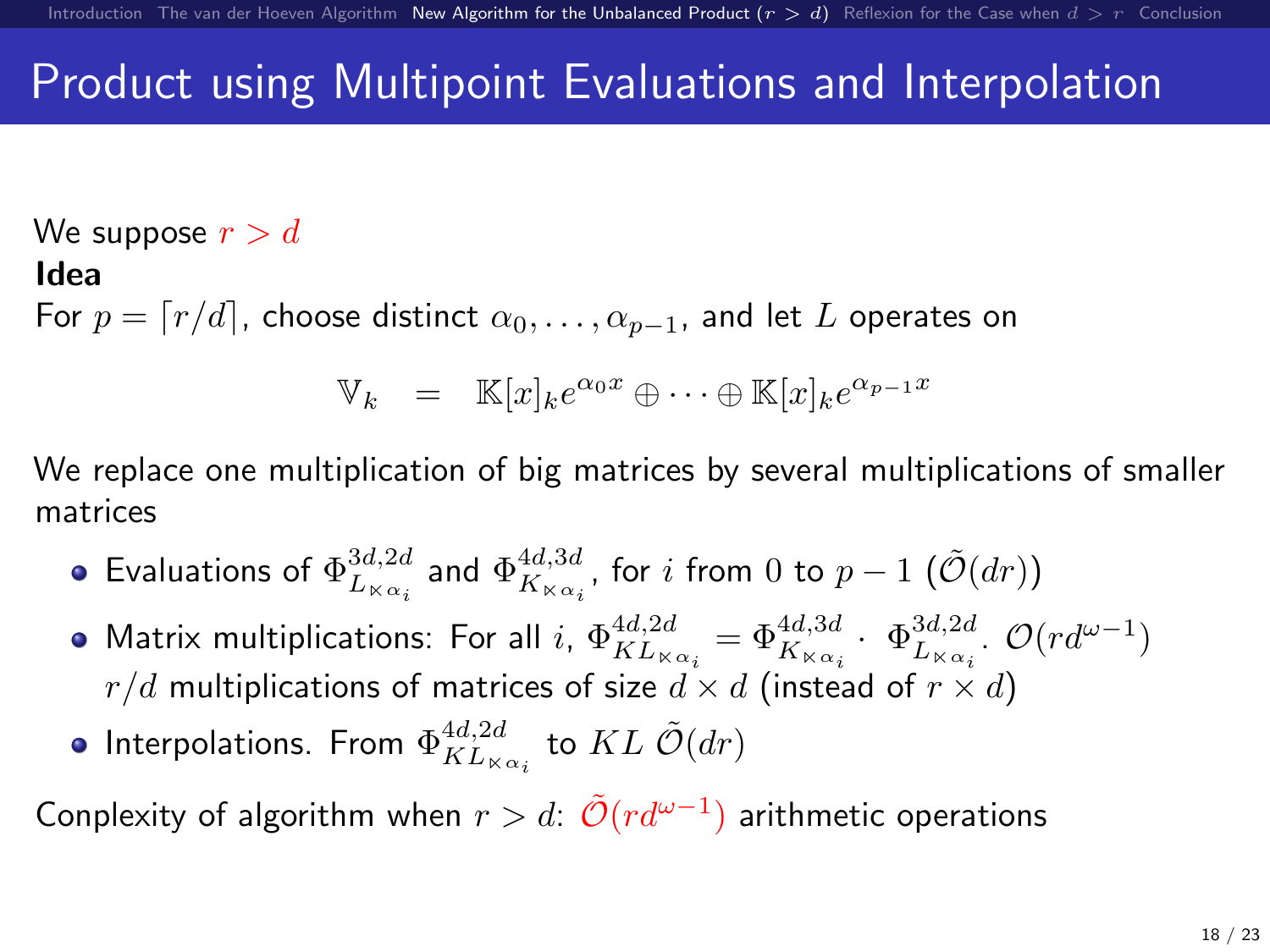[Introduction](#page-1-0) [The van der Hoeven Algorithm](#page-11-0) [New Algorithm for the Unbalanced Product \(](#page-26-0) $r > d$ ) [Reflexion for the Case when](#page-39-0)  $d > r$  [Conclusion](#page-47-0)

# <span id="page-39-0"></span>IV [Reflexion for the Case when](#page-39-0)  $d > r$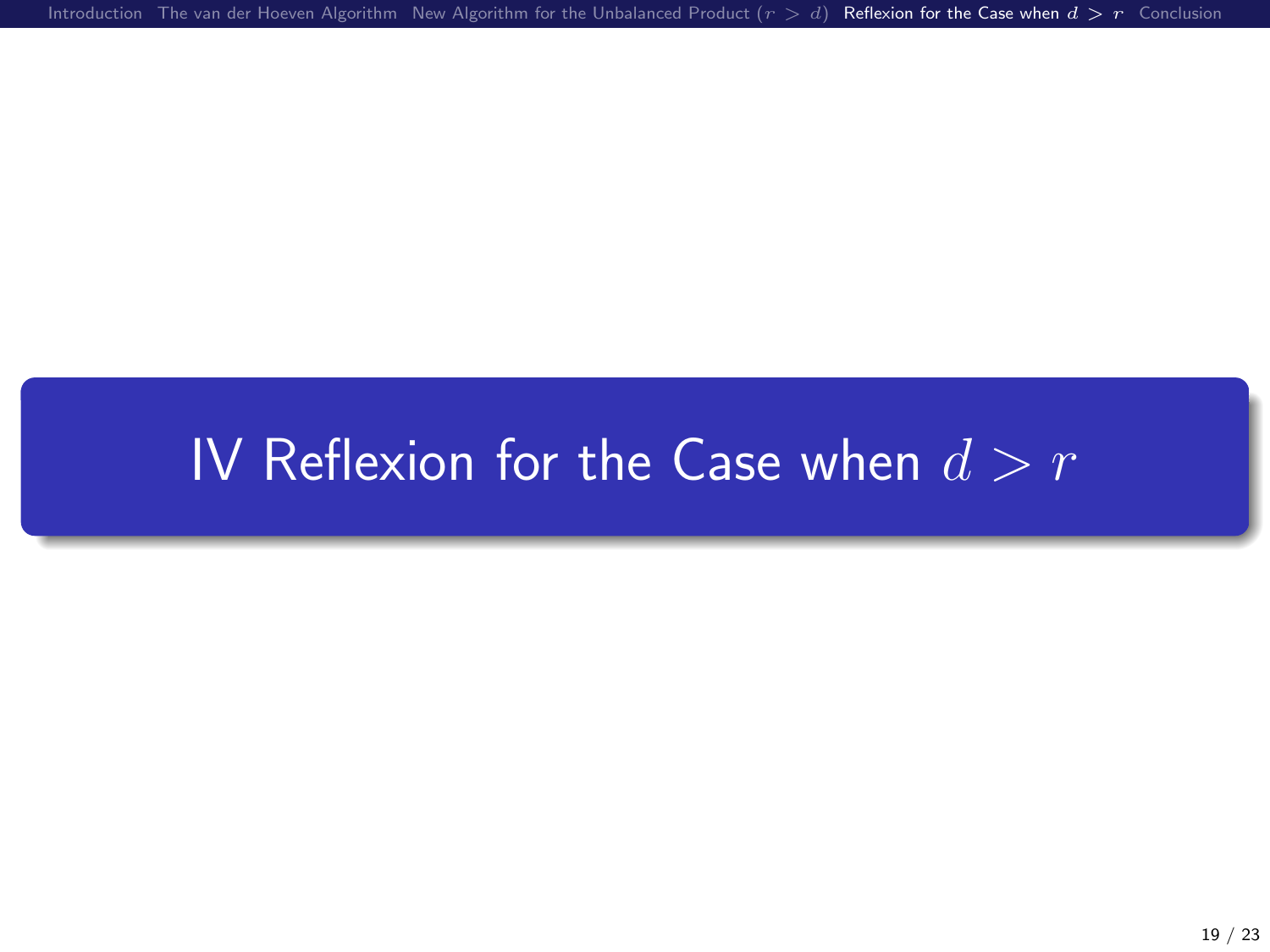The reflexion  $\varphi$  is the morphism from  $\mathbb{K}[x]\langle\partial\rangle$  to itself such that:

$$
\varphi(\partial) = x, \qquad \varphi(x) = -\partial.
$$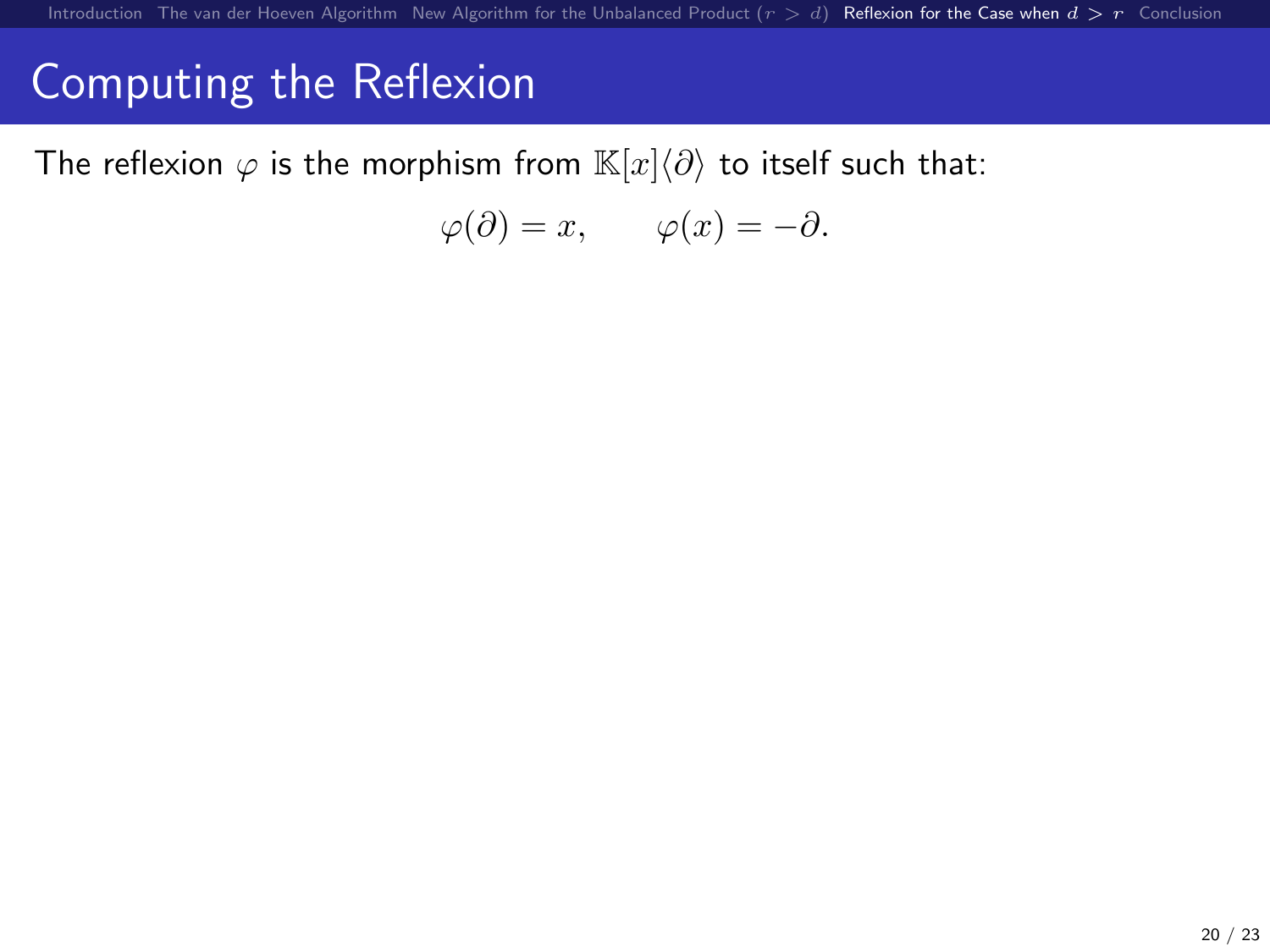The reflexion  $\varphi$  is the morphism from  $\mathbb{K}[x]\langle\partial\rangle$  to itself such that:

$$
\varphi(\partial) = x, \qquad \varphi(x) = -\partial.
$$

Given

$$
L = \sum_{i,j} p_{i,j} \partial^j x^i
$$
, compute  $q_{i,j}$  with  $L = \sum_{i,j} q_{i,j} x^i \partial^j$ .

We have :

$$
\varphi(L) = \sum_{i,j} (-1)^j p_{i,j} x^j \partial^i.
$$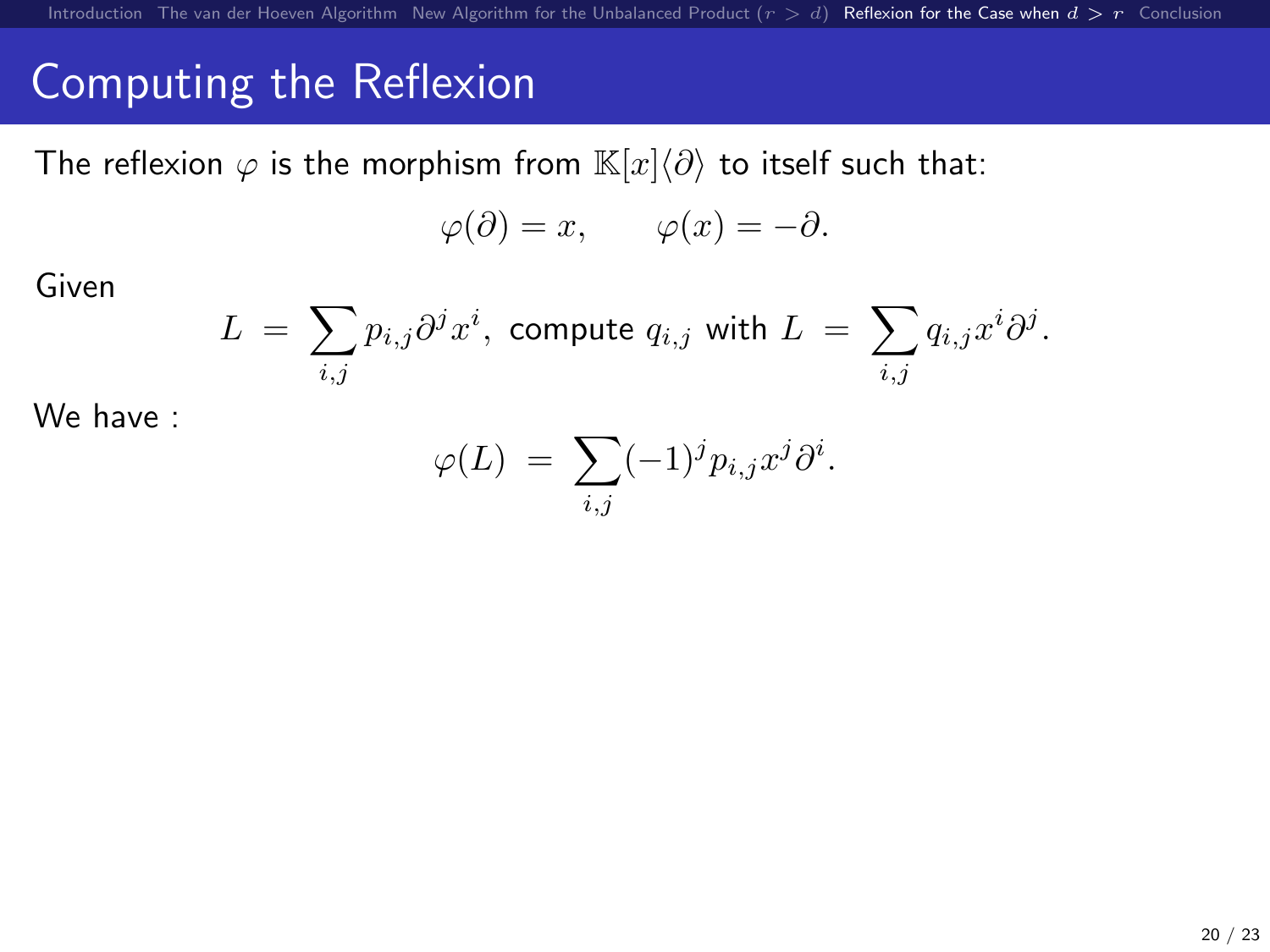The reflexion  $\varphi$  is the morphism from  $\mathbb{K}[x]\langle\partial\rangle$  to itself such that:

$$
\varphi(\partial) = x, \qquad \varphi(x) = -\partial.
$$

Given

$$
L = \sum_{i,j} p_{i,j} \partial^j x^i
$$
, compute  $q_{i,j}$  with  $L = \sum_{i,j} q_{i,j} x^i \partial^j$ .

We have :

$$
\varphi(L) = \sum_{i,j} (-1)^j p_{i,j} x^j \partial^i.
$$

#### Theorem

Given  $L \in \mathbb{K}[x, \partial]_{d,r}$ , we may compute  $\varphi(L)$  in time  $\tilde{\mathcal{O}}(\min(dx, rd))$ .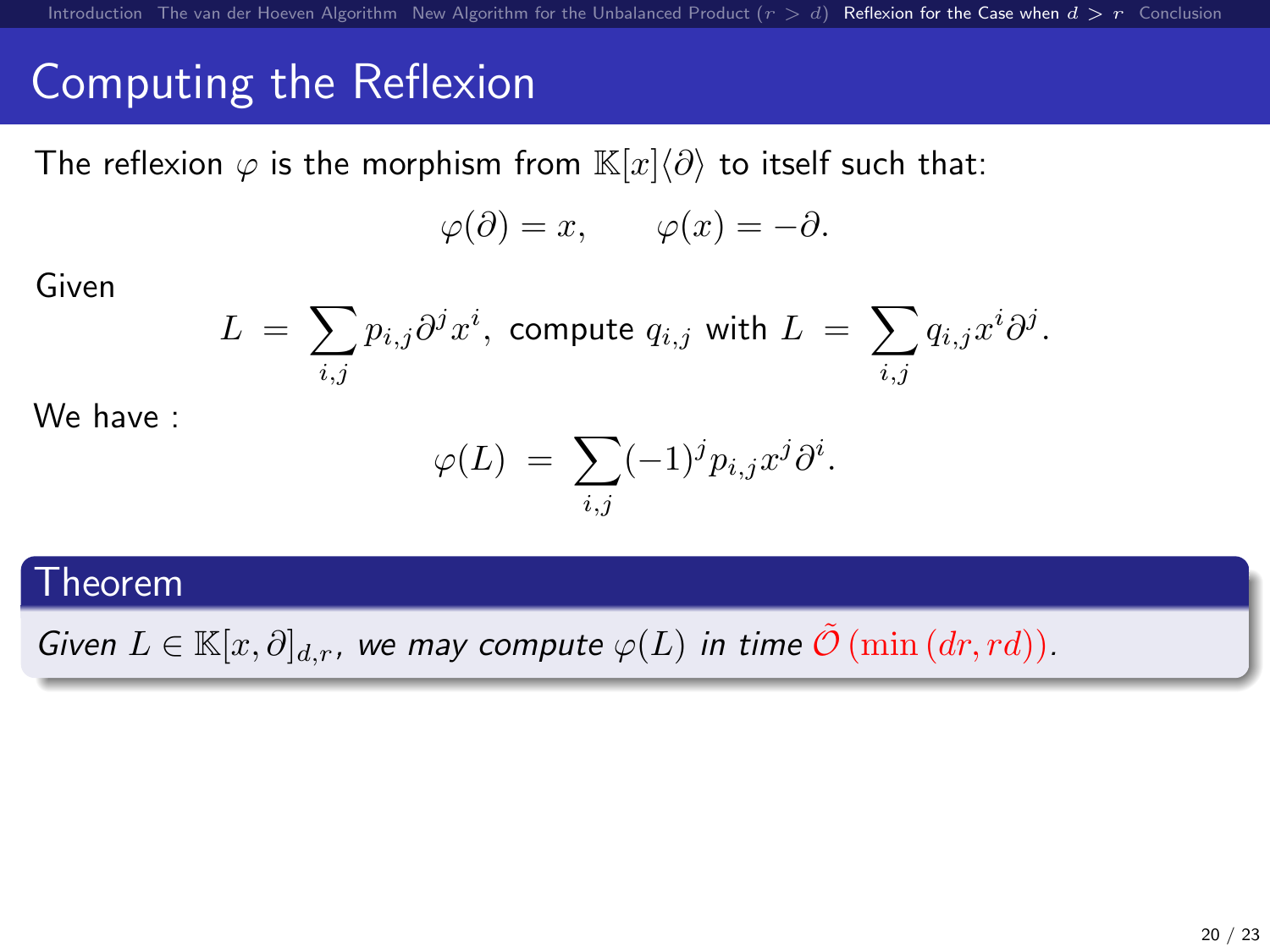The reflexion  $\varphi$  is the morphism from  $\mathbb{K}[x]\langle\partial\rangle$  to itself such that:

$$
\varphi(\partial) = x, \qquad \varphi(x) = -\partial.
$$

Given

$$
L = \sum_{i,j} p_{i,j} \partial^j x^i
$$
, compute  $q_{i,j}$  with  $L = \sum_{i,j} q_{i,j} x^i \partial^j$ .

We have :

$$
\varphi(L) = \sum_{i,j} (-1)^j p_{i,j} x^j \partial^i.
$$

### Theorem

Given  $L \in \mathbb{K}[x, \partial]_{d,r}$ , we may compute  $\varphi(L)$  in time  $\tilde{\mathcal{O}}(\min(dx, rd))$ .

Proof :

**•** Show that

$$
i!q_{i,j} = \sum_{k \geq 0} {j+k \choose k} (i+k)! p_{i+k,j+k}
$$

20 / 23 • Reduce to the computation of  $\tilde{\mathcal{O}}(d+r)$  Taylor shifts of length  $\min(d, r)$ .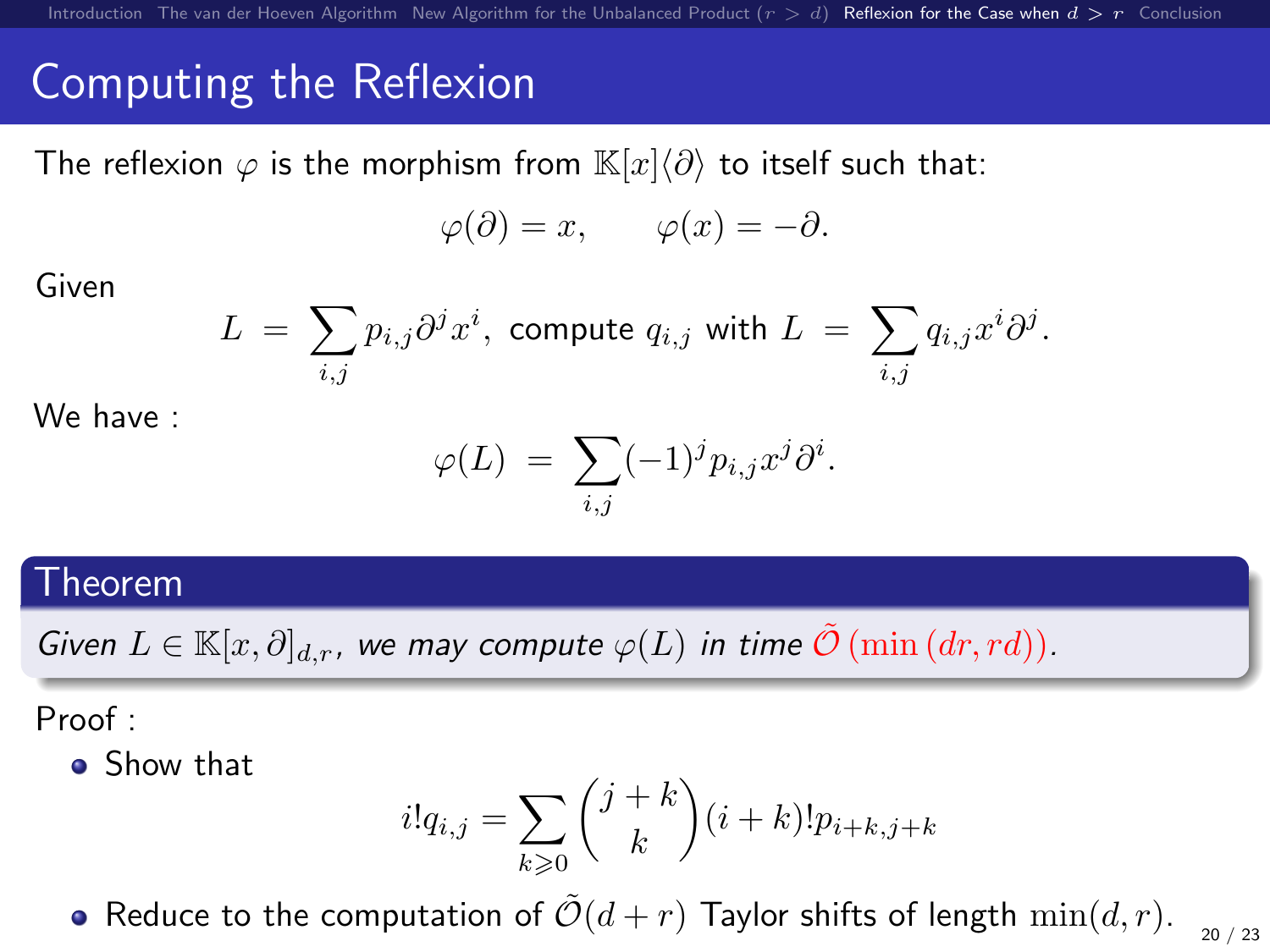### New Algorithm for the Case when  $d > r$

Idea : if L is an operator of bidegree  $(d,r)$ , then  $\varphi(L)$  is an operator of bidegree  $(r,d)$ .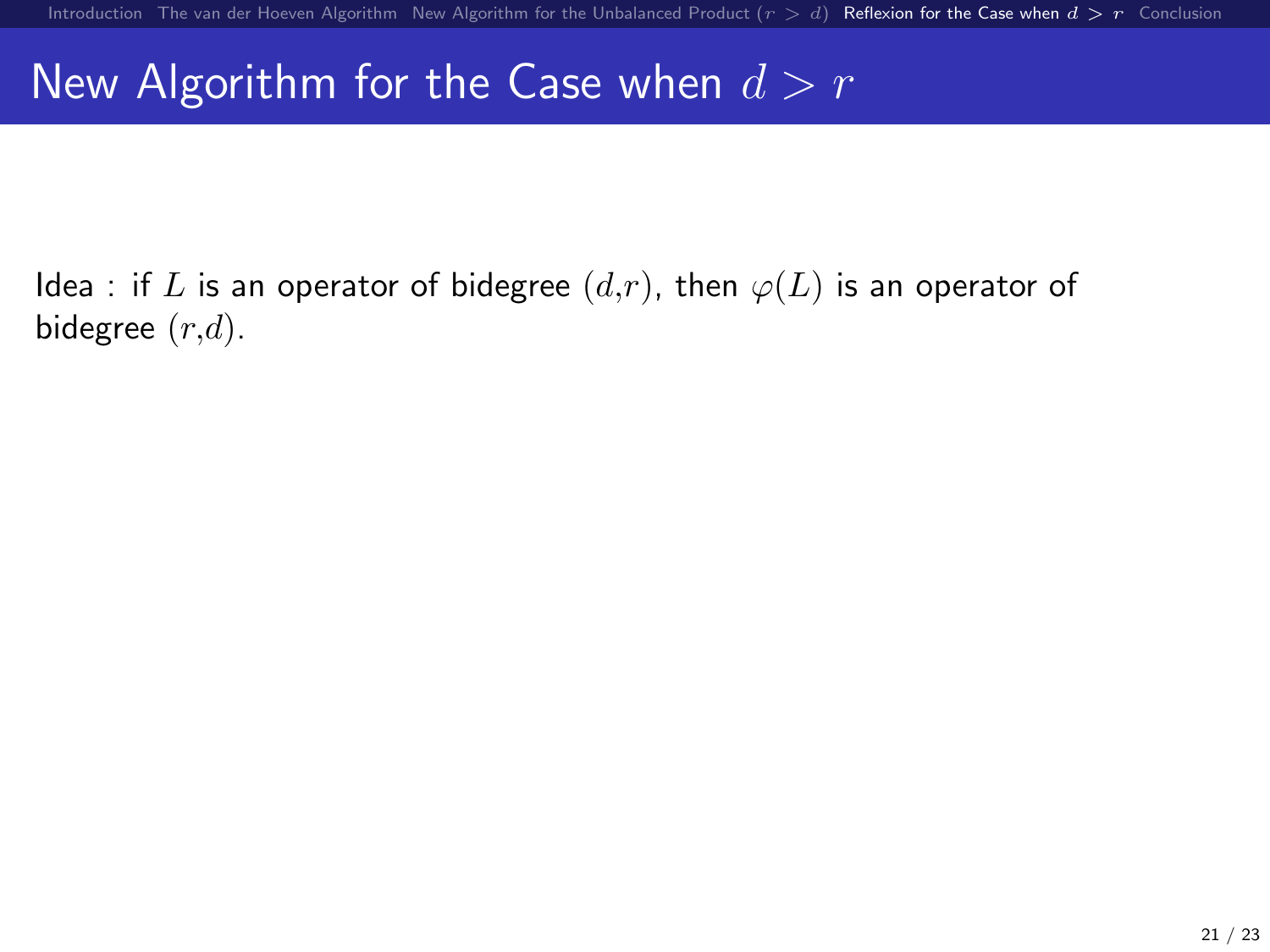### New Algorithm for the Case when  $d > r$

- Idea : if L is an operator of bidegree  $(d,r)$ , then  $\varphi(L)$  is an operator of bidegree  $(r,d)$ . Application: New algorithm
	- o compute the canonical forms (x at left and  $\partial$  at right) of  $\varphi(L)$  and  $\varphi(K)$ , new algorithm in  $\tilde{\mathcal{O}}(dr)$
	- compute the product  $M = \varphi(L)\varphi(K)$  of operators  $\varphi(L)$  and  $\varphi(K)$

in  $\mathcal{O}(r^{\omega-1}d)$  using the previous algorithm

return the (canonical form of the) operator  $KL = \varphi^{-1}(M)$ new algorithm in  $\mathcal{O}(dr)$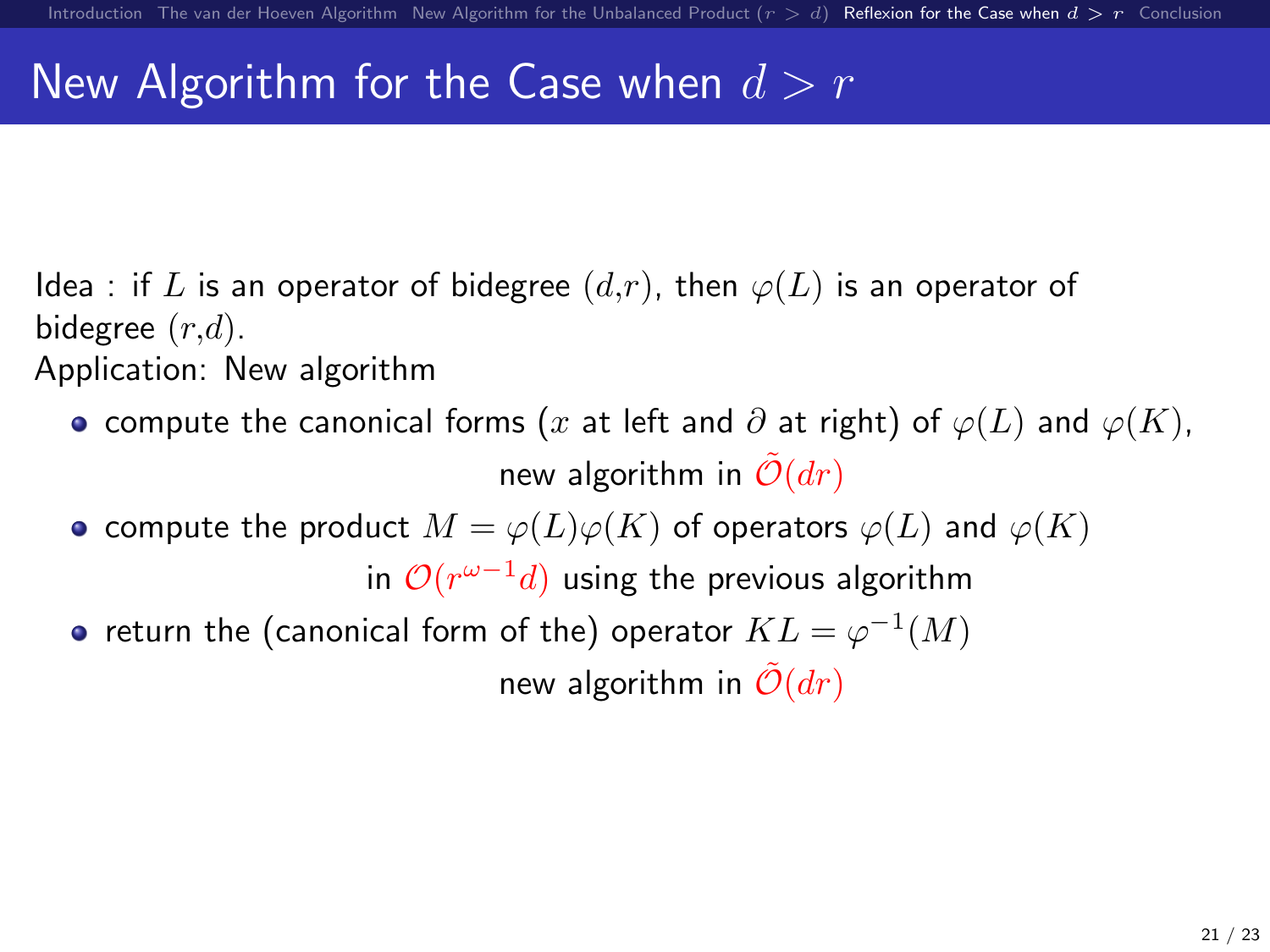### New Algorithm for the Case when  $d > r$

- Idea : if L is an operator of bidegree  $(d,r)$ , then  $\varphi(L)$  is an operator of bidegree  $(r,d)$ . Application: New algorithm
	- o compute the canonical forms (x at left and  $\partial$  at right) of  $\varphi(L)$  and  $\varphi(K)$ , new algorithm in  $\tilde{\mathcal{O}}(dr)$
	- compute the product  $M = \varphi(L)\varphi(K)$  of operators  $\varphi(L)$  and  $\varphi(K)$ in  $\mathcal{O}(r^{\omega-1}d)$  using the previous algorithm
		- return the (canonical form of the) operator  $KL = \varphi^{-1}(M)$

new algorithm in  $\tilde{\mathcal{O}}(dr)$ 

Complexity of the product in  $\tilde{\mathcal{O}}(r^{\omega-1}d)$  arithmetic operations when  $d>r$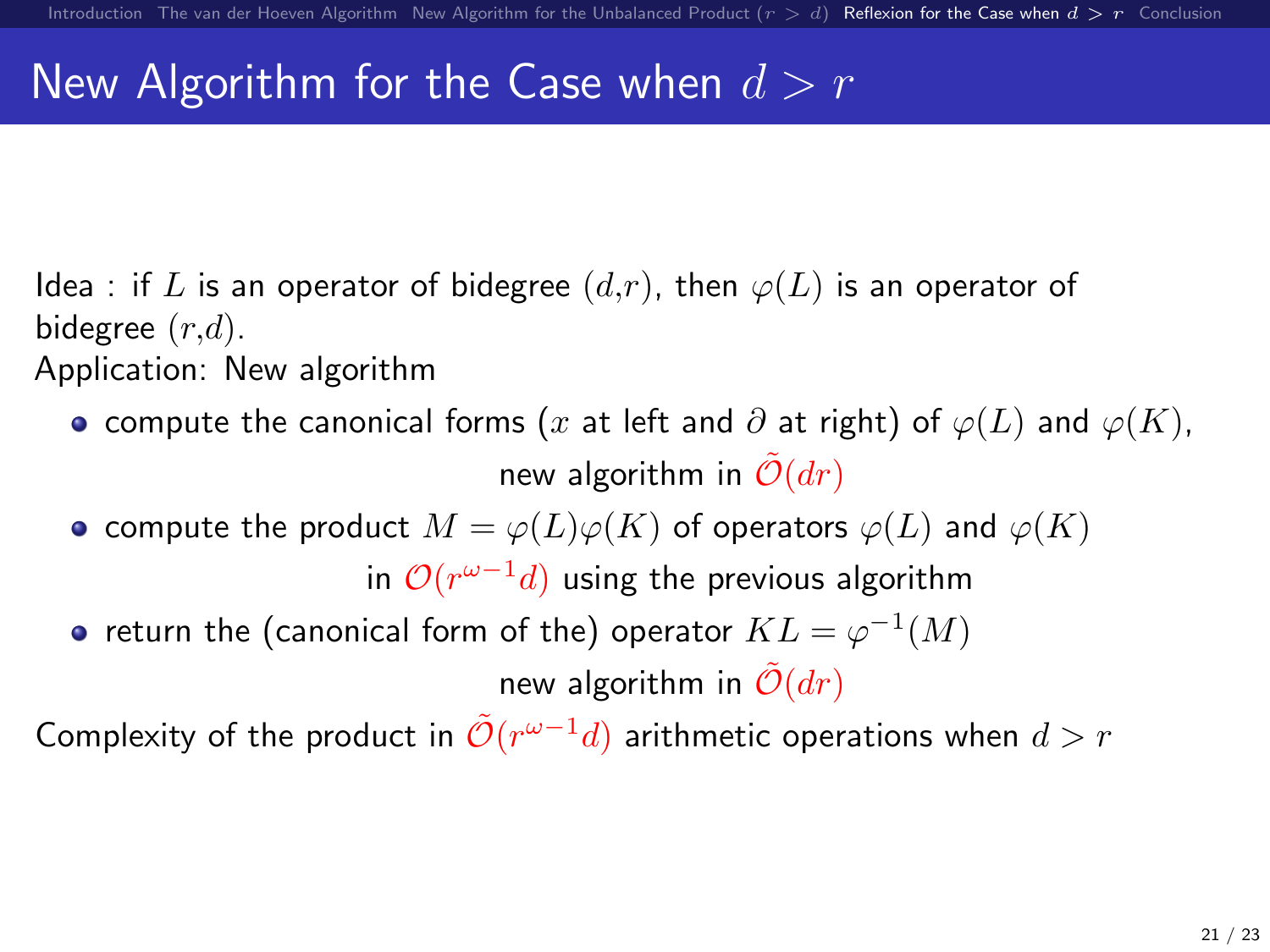# <span id="page-47-0"></span>V [Conclusion](#page-47-0)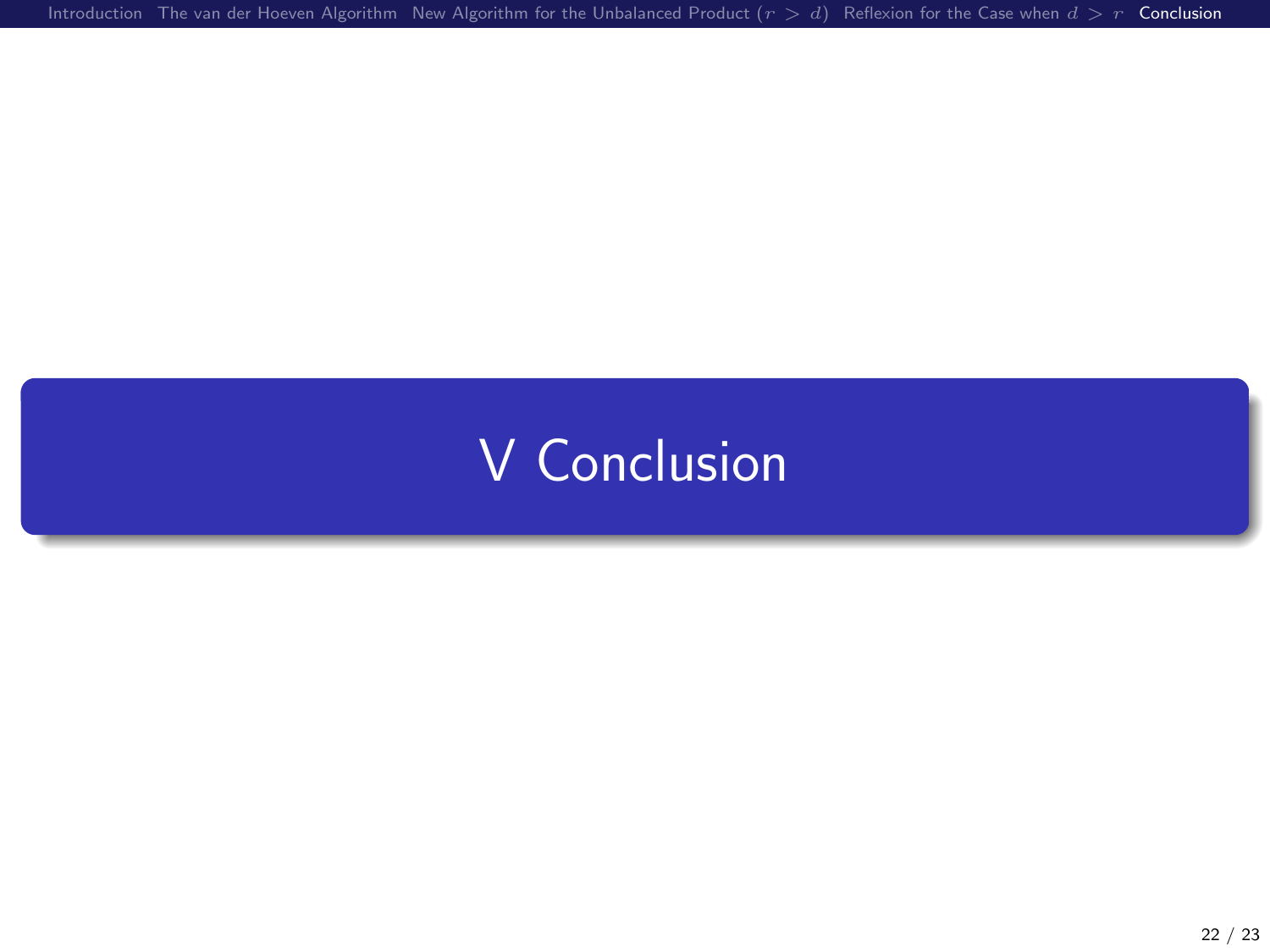Contribution: better algorithm for the product of differential operator:

- Previous:  $\mathcal{O}((d+r)^\omega)$  arithmetic operations
- New algorithm:  $\mathcal{O}(rd\min(r,d)^{\omega-2})$  arithmetic operations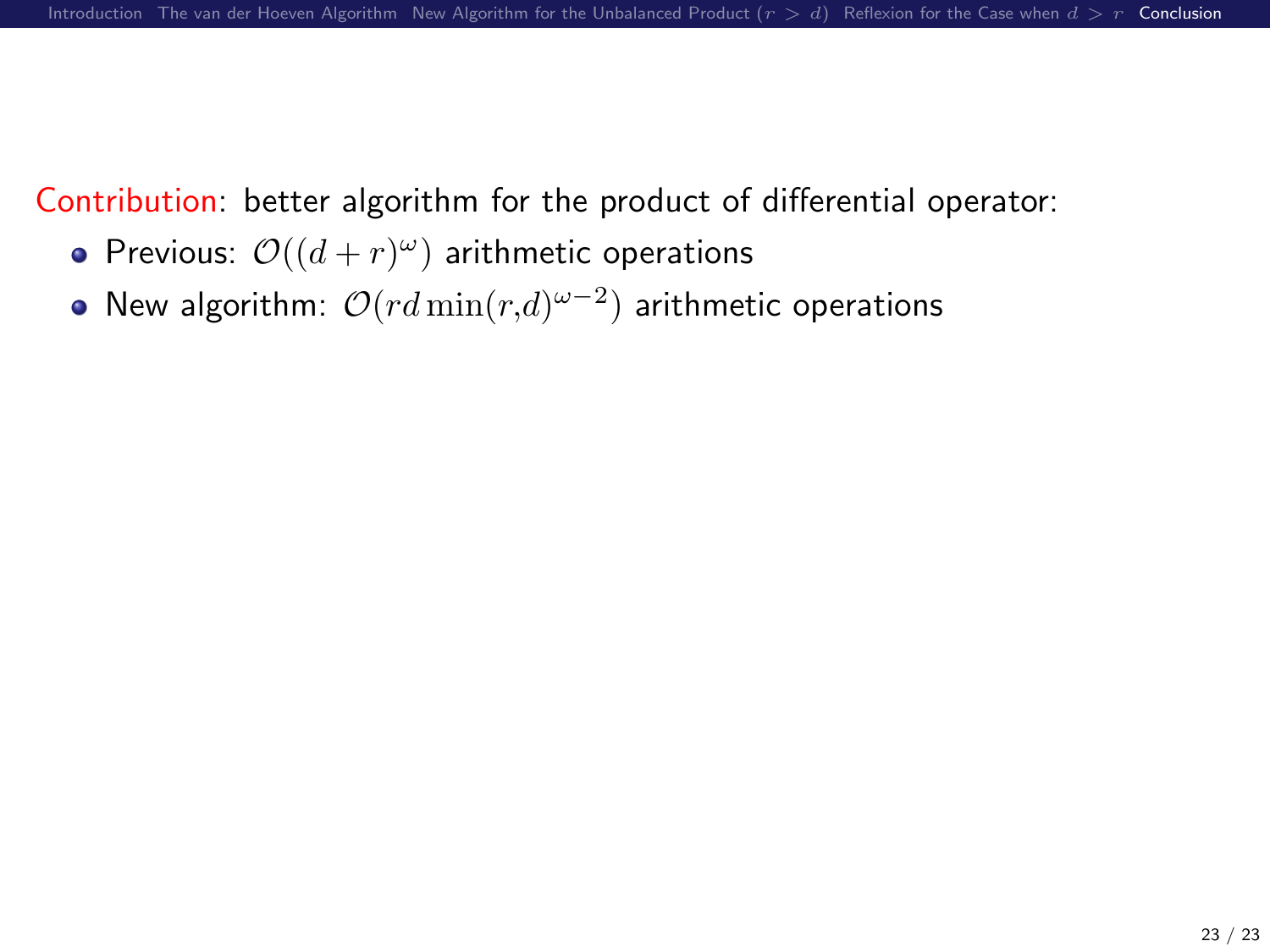Contribution: better algorithm for the product of differential operator:

- Previous:  $\mathcal{O}((d+r)^\omega)$  arithmetic operations
- New algorithm:  $\mathcal{O}(rd\min(r,d)^{\omega-2})$  arithmetic operations

The same algorithm works also for product of ,  $\theta$  operators, recurrence operators or q-difference operators.